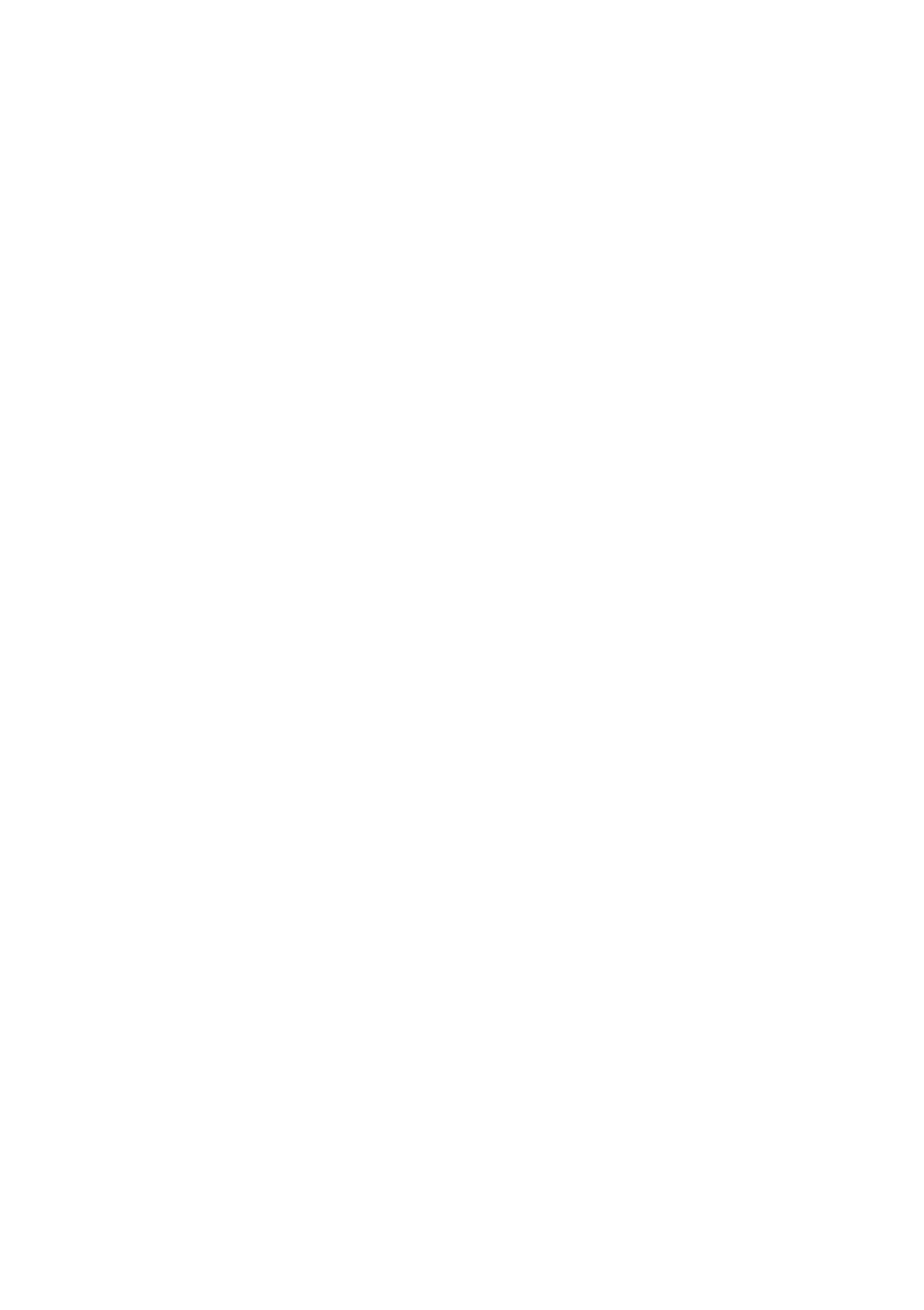## **IMPORTANT SAFEGUARDS**

We at Cuisinart are very safety conscious. We design and manufacture consumer products with the safety of you, our valued customer. foremost in mind. When using electrical appliances, basic safety precautions should always be followed, including the following:

- 1. **CAREFULLY READ ALL INSTRUCTIONS BEFORE OPERATING APPLIANCE, AND SAVE THIS MANUAL FOR FUTURE REFERENCE.**
- 2. **Unplug from outlet when not in use and before cleaning. Allow to cool before putting on or taking off parts, and before cleaning the appliance.**
- 3. To protect against fire, electrical shock and injury to persons do not immerse the appliance, cord or plug in water or any other liquids.
- 4. This appliance is for household use only.
- 5. Do not operate the unit with the brewing head open. Scalding may occur if the brewing head is opened during brewing cycle.
- 6. Do not use this appliance for anything other than its intended use.
- 7. This appliance should not be used by or near children or individuals with certain disabilities.
- 8. Do not leave the appliance unattended when in use.
- 9. Do not touch hot surfaces. Use handles or knobs.
- 10. Always use the appliance on a dry, level surface.
- 11. To disconnect, turn all controls off, then remove plug from power outlet.
- 12. Do not place this appliance on or near a hot gas or electric burner, or where it could touch a heated oven.
- 13. Do not let the cord hang over the edge of a table or counter or touch hot surfaces or become knotted.
- 14. The use of accessory attachments not recommended by Cuisinart may cause a risk of injury to persons, fire or electrical shock.
- 15. Strictly follow cleaning and care instructions.
- 16. Do not use outdoors.
- 17. Do not use in moving vehicles or boats.
- 18. Always switch the appliance off, and then remove plug from the power outlet when the appliance is not being used and before cleaning.
- 19. An extension cord is not recommended. However, if one is needed, the extension cord should be a grounded type and its electrical rating must be the same or higher wattage as the appliance. Regularly inspect the supply cord, plug and actual appliance for any damage. If found damaged in any way, immediately cease use of the appliance and call Cuisinart Consumer Service at 1-800-726-0190.
- 20. For any maintenance other than cleaning, call Cuisinart Consumer Service at 1-800- 726-0190.
- 21. Refer servicing to qualified personnel.
- 22. Do not operate any appliance with a damaged cord or plug or after the appliance malfunctions, or has been damaged in any manner. Return appliance to the nearest authorized service facility for examination, repair or adjustment.
- 23. Do not operate your appliance in an appliance garage or under a wall cabinet. **When storing in an appliance garage always unplug the unit from the electrical outlet.** Not doing so could create a risk of fire, especially if the appliance touches the walls of the garage or the door touches the unit as it closes.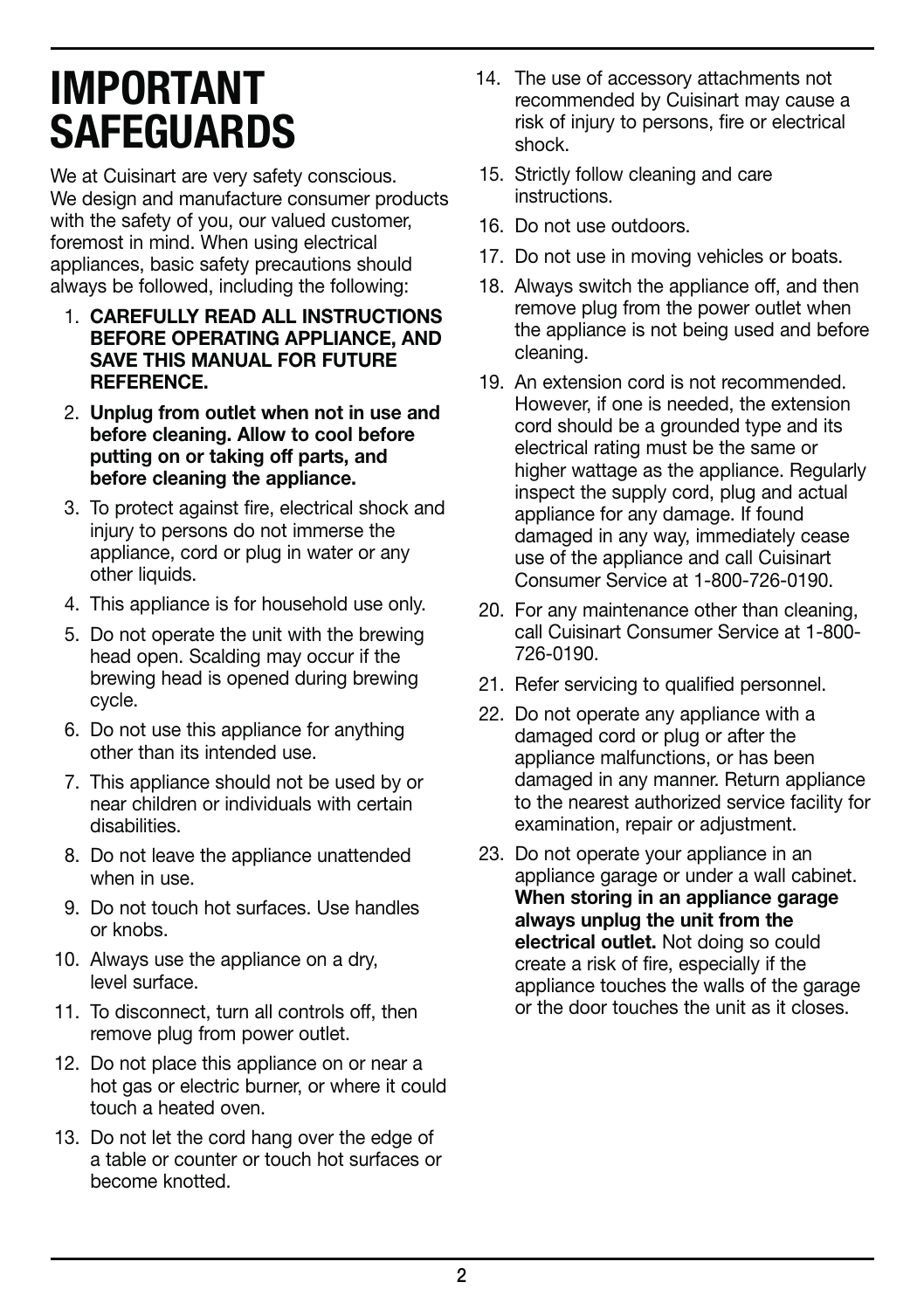# **SAVE THESE INSTRUCTIONS FOR HOUSEHOLD USE ONLY**

### **WARNING: RISK OF FIRE OR ELECTRIC SHOCK**



The lightning flash with arrowhead symbol within an equilateral triangle is intended to alert the user to the presence of uninsulated dangerous voltage within the product's enclosure that may be of sufficient magnitude to constitute a risk of fire or electric shock to persons. The exclamation point within an equilateral triangle is intended to alert the user to the presence of important operating and maintenance (servicing) instructions in the literature accompanying the appliance.



**WARNING: TO REDUCE THE RISK OF FIRE OR ELECTRIC SHOCK,** 

**DO NOT REMOVE COVER (OR BACK)**

**NO USER-SERVICEABLE PARTS INSIDE**

**REPAIR SHOULD BE DONE BY AUTHORIZED SERVICE PERSONNEL ONLY**

### **SPECIAL SAFETY INSTRUCTIONS**

- 1. Use only cold water in the water reservoir. Do not use any other liquid.
- 2. Never use the machine without water in it.

**NOTE:** For safety reasons it is recommended you plug your Cuisinart appliance directly into the power outlet. Use in conjunction with a power strip or extension cord is not recommended.

### **SPECIAL CORD SET INSTRUCTIONS**

A short power-supply cord is provided to reduce the risks resulting from becoming entangled in or tripping over a longer cord.

Longer extension cords are available and may be used if care is exercised in their use.

If a long extension cord is used, the marked electrical rating of the extension cord must be at least as great as the electrical rating of the appliance. The extension cord should be a grounding-type 3-wire cord, and the longer cord should be arranged so that it will not drape over the countertop or tabletop where it can be pulled on by children or tripped over.

## **NOTICE**

If you have a die-cast metal unit, for your protection it is equipped with a 3-conductor cord set that has a molded 3-prong groundingtype plug, and should be used in combination with a properly connected grounding-type outlet

Grounding Prong B. Adapter Grounding Lug C. Cover **Mounting** Screw . Cover of A. Circuit Grounding Conductor Connected Properly .

as shown in Figure A. Grounded Outlet Box

If a grounding-type outlet is not available, an adapter, as shown in Figure B, may be obtained so that a 2-slot wall outlet can be used with a 3-prong plug. As shown in Figure C, the adapter must be grounded by attaching its grounding lug under the screw of the outlet cover plate.

#### **NOTE: Do not remove the grounding prong.**

**CAUTION: Before using an adapter, it must be determined that the outlet cover plate screw is properly grounded. If in doubt, consult a licensed electrician. Never use an adapter unless you are sure it is properly grounded.**

**Note: Use of an adapter is not permitted in Canada.**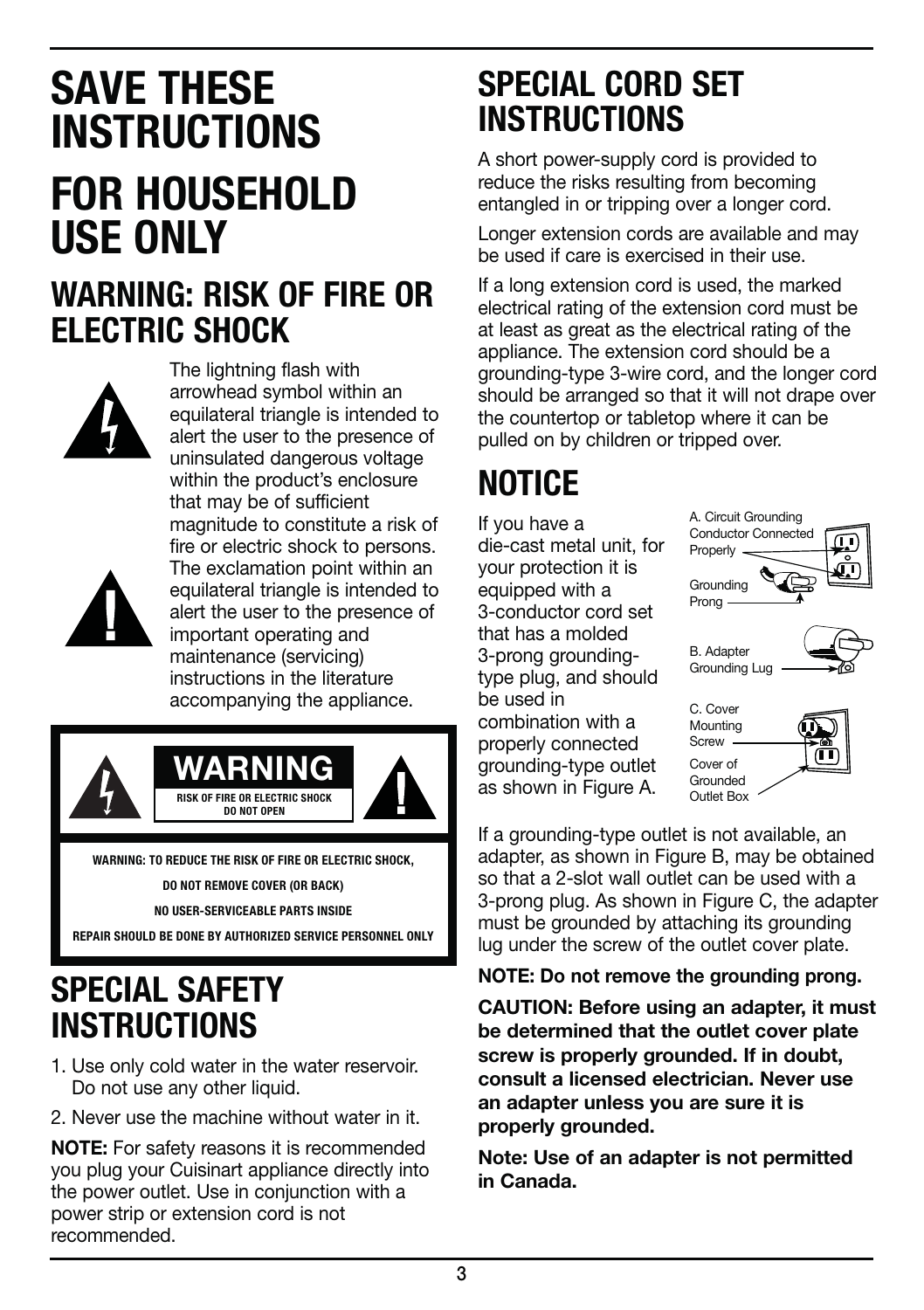## **CONTENTS**

| Important Safeguards 2             |
|------------------------------------|
| Unpacking Instructions 4           |
|                                    |
|                                    |
| Preparing Your Espresso Machine  6 |
| Using Your Espresso Machine  6     |
|                                    |
|                                    |
|                                    |
|                                    |
| Cleaning and Maintenance  8        |
| Troubleshooting10                  |
| Recipes  12                        |
|                                    |
|                                    |

### **IMPORTANT UNPACKING INSTRUCTIONS**

- 1. Place the box on a large, sturdy, flat surface.
- 2. Remove the instruction book and any other literature.
- 3. Remove the sample pack of illy® iperEspresso® capsules.
- 4. Turn the box so that the backside of the machine is down, and slide the espresso maker from the box.
- 5. After the espresso maker has been removed, place the box and the side pulp-molded inserts out of the way.
- 6. Remove all packing materials, tape, etc.

We suggest you save all packing materials in the event that future shipping of the machine is needed. Keep all plastic bags away from children.

## **INTRODUCTION**

Cuisinart and illy are proud to introduce the Buona Tazza® Superautomatic Single Serve Espresso, Caffè Latte, Cappuccino & Coffee Machine. Powered by Cuisinart, the machine features the proprietary illy® iperEspresso capsule system. The combination of Cuisinart's excellence in coffeemakers and illy's legendary coffee heritage allows you to savor the extraordinarily smooth taste of an illy® espresso or traditional coffee.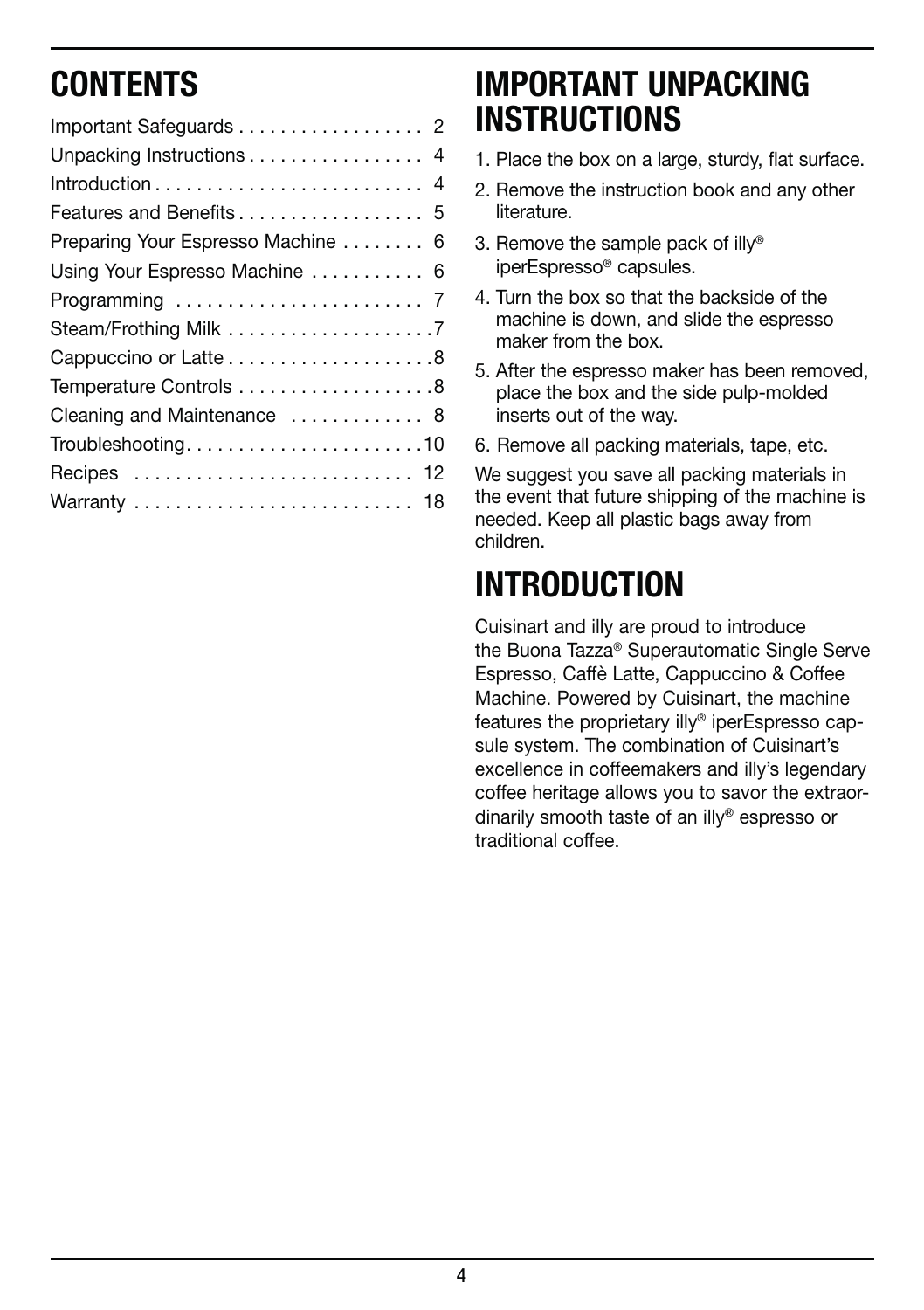### **FEATURES AND BENEFITS**

- **1. Water Reservoir Lid**
- **2. Removable 34-ounce Water Reservoir**
- **3. Cup-Warming Plate**  Convenient place to warm cups.
- **4. 19 Bar Pump (not shown)**
- **5. Brew Head Lever**  Use the die-cast metal lever to open and close the brew head.
- **6. Brew Head** 
	- Holds illy iperEspresso® capsules.
- **7. Brewing Spout**  Strategically positioned for optimal results.
- **8. Used Capsule Container**  Holds approximately 10 capsules. Also contains some residual liquid left after brewing.
- **9. Espresso Cup Tray**  Folds up when taller mugs need to be used.
- **10. Drip Tray Grate**
- **11. Latte, Cappuccino and Coffee Tray/ Removable Drip Tray**
- **12. Travel Mug Tray**
- **13. Removable 22-ounce Milk Tank**  Can be stored in refrigerator.
- **14. Milk Tank Cover with Removable Parts, i.e., Steam/Frothing Wand and Sleeve, Lid, Tube and Dial**
- **15. Milk Tank Connector**
- **16. Steam Control Dial**  To control air/froth in milk.
- **17. Burst of Steam (not shown)**  Patented technology automatically cleans steam/frothing wand after each milk cycle.
- **18. Power Switch**
- **19. Short Espresso Button**
- **20. Long Espresso Button**
- **21. Traditional Coffee Button**
- **22. Manual/Custom Setting/ Programmable Button**
- **23. Cappuccino Button**
- **24. Latte Button**
- **25. Steam Button**
- **26. Temperature Setting Button**  Default temp setting is extra-hot  $88$ . Push  $88$ to turn off extra-hot, if hot setting is desired.
- **27. Energy Saver Mode (not shown)**  Saves 50% of power after 30 minutes of non-use.
- **28. Auto-Off Mode (not shown)**  Shuts off after 60 minutes of non-use.
- **29. Power Cord (not shown)**
- **30. Decalcification Tool**
- **31. BPA Free (not shown)**  All materials that come in contact with liquid are BPA free.
- **32. Sample Capsule Pack (not shown)**  Choose from a selection of 100% Arabica varieties!

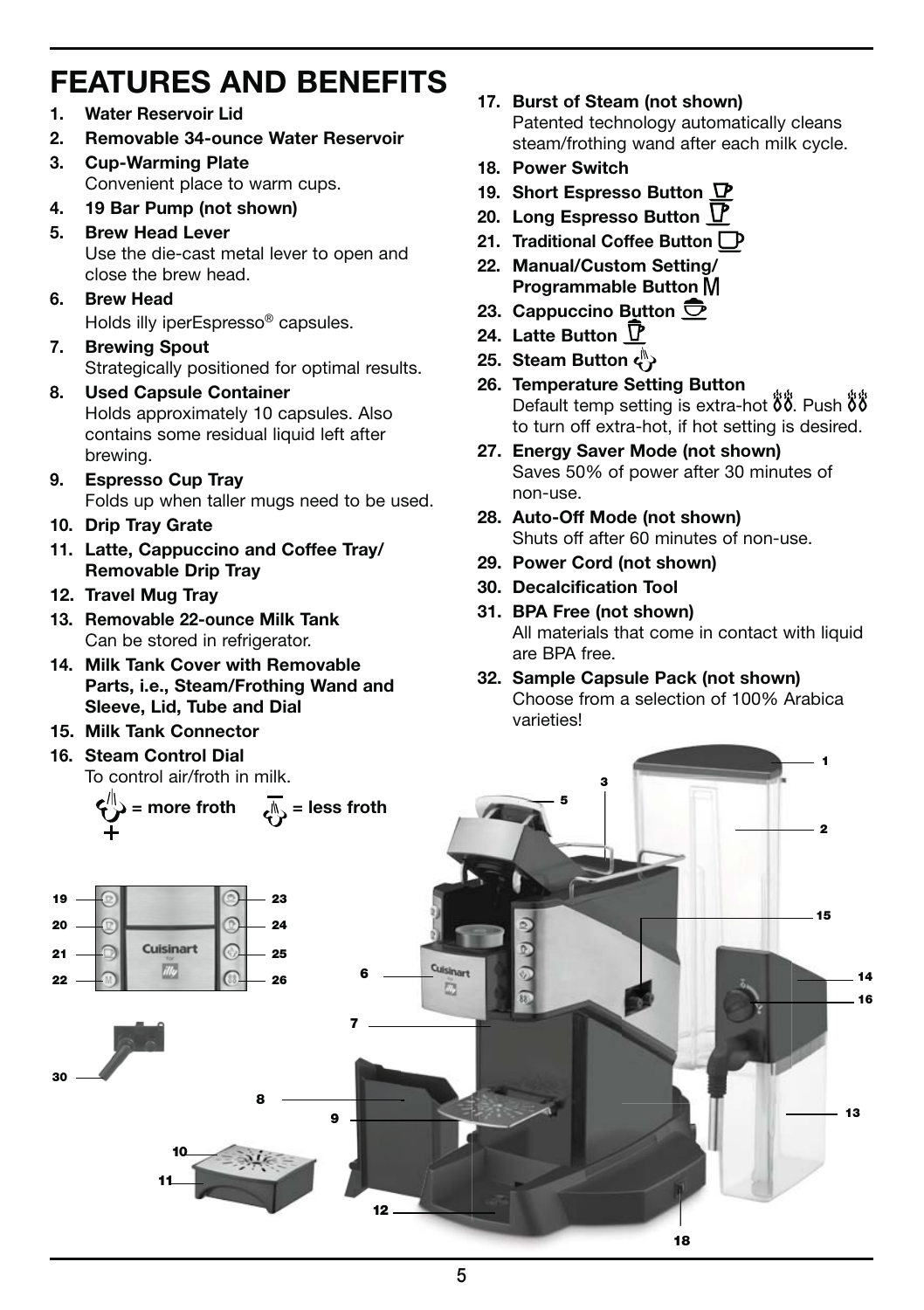### **PREPARING YOUR ESPRESSO MACHINE**

- 1. Place the espresso machine on a dry, stable countertop or other flat, sturdy surface where you will be using the machine.
- 2. **IMPORTANT:** For first-time use or if the machine has not been used for some time it is important that it is rinsed as follows:

 Remove the lid of the water reservoir. Using the handle, lift the water reservoir off the base and fill with fresh, cold drinking water. Replace the water reservoir on the base, and cover with the lid. Using the tracks as a guide, slide the water reservoir back into position and push down firmly to engage.

 **Important:** The unit will not function unless the water reservoir is properly in place.

- 3. Insert the plug into a power outlet. Press the power button once to turn the espresso machine on. **All of the controls on the front of the machine will flash while it's preheating.** Lights will turn steady when the unit is in **ready mode** (approximately 1 minute).
- 4. Make sure the drip tray and grate are in place.
- 5. Place a mug on the drip tray.
- 6. Press the MANUAL M button and allow the water to run through for approximately 5 to 10 seconds. Press once more to stop.
- 7. If desired, place espresso cups on the warming plate.
- 8. The machine is now in preheat/ready mode and ready to use.

**NOTE:** If the water reservoir is empty or not properly positioned, the unit will not function. The SHORT  $\mathbf{D}$ , LONG  $\mathbf{D}$ , COFFEE  $\mathbf{D}$  and MANUAL M LEDs will flash quickly. Turn off the machine, fill the water reservoir, and turn the machine back on. We recommend brewing a short espresso without a capsule in place to prime the machine. The machine is now ready to use.

### **USING YOUR ESPRESSO MACHINE**

**Always make sure you have water in the reservoir, a capsule in the brew head, and that the appropriate tray is being used.**

#### **NOTE: This machine is designed exclusively for use with illy iperEspresso® capsule system. No other type of capsule, pod, or coffee can be used.**

To make espresso, cappuccino and latte, use an illy espresso capsule. To make a traditional coffee, use an illy coffee capsule. **Short or Long** 



#### **Pre-Programmed Espresso**

1. Using the lever, open the brew head, insert an espresso capsule, and close the brew head.



2. With an espresso cup on the espresso cup tray, select either a SHORT  $\nabla$  (1.2 ounces) or LONG  $\Gamma$  (3 ounces) espresso. (The chosen setting and if applicable the temperature setting LEDs remain on, while all the other LEDs are off. Once all LEDs are on again, the machine is ready for the next cycle.)



For optimal results, we recommend using the LONG  $\Gamma$  button with the blue Lungo iperEspresso® capsule. Using this setting with other iperEspresso® varieties will alter the taste.

**NOTE**: As part of the iperEspresso® capsule's patented technology, the brewing process is completely self-contained in the capsule and coffee does not come into contact with the brew head. So there is no need to rinse in between cycles as there will be no transfer of flavor.

**CAUTION:** Scalding may occur if the brewing head is opened during brewing cycle.

#### **Pre-Programmed Coffee**

1. Using the lever, open the brew head, insert a coffee capsule, and close the brew head.

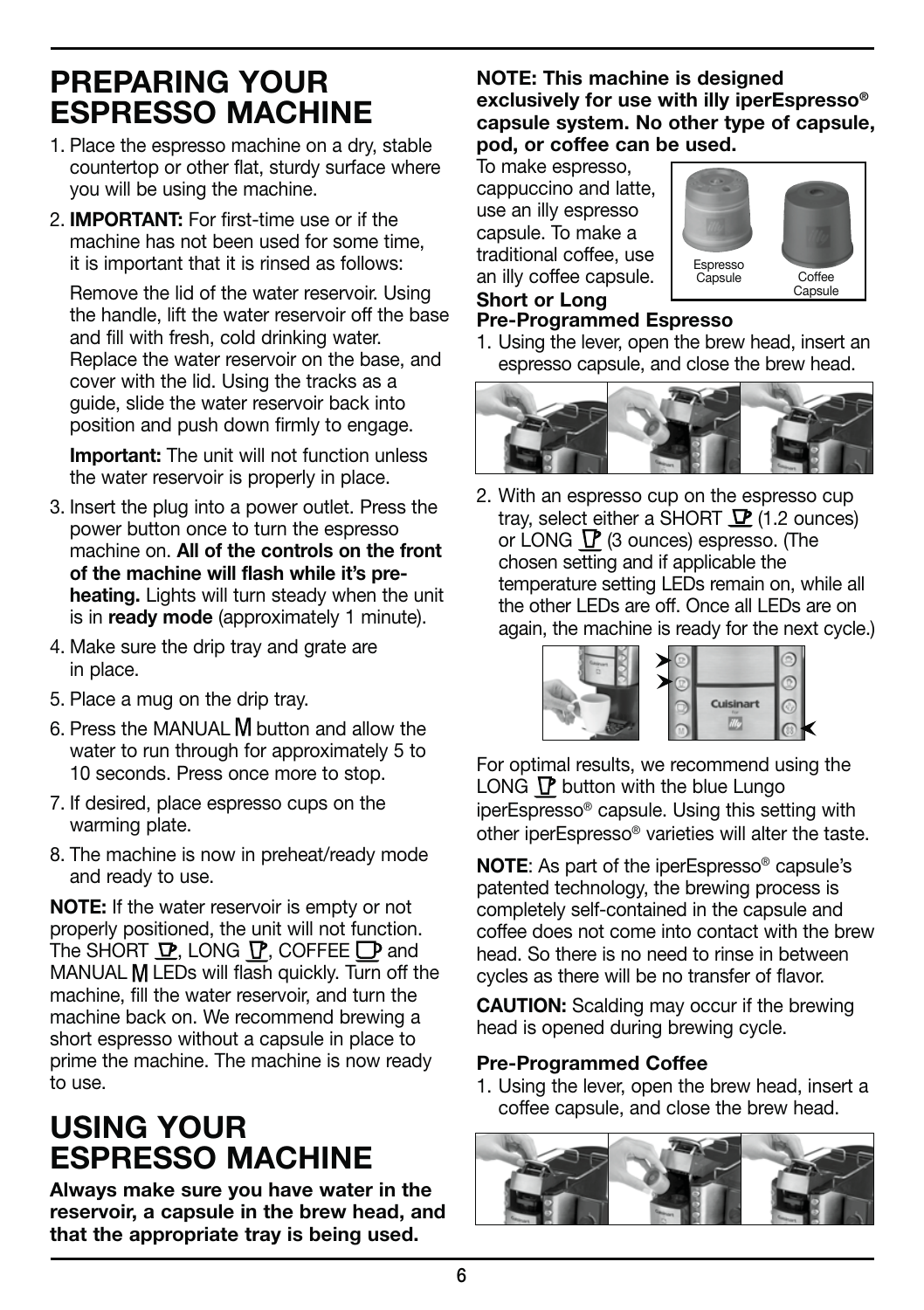2. With a coffee cup or mug on the drip tray, select COFFEE <sup>(D</sup> (approximately 6 ounces). (The coffee setting and if applicable the temperature setting LEDs remain on, while all the other LEDs are off. Once all LEDs are on again, the machine is ready for the next cycle.)



**CAUTION:** Scalding may occur if the brewing head is opened during brewing cycle.

**Reminder:** There is no need to rinse in between cycles as there will be no transfer of flavor. See Espresso section **NOTE** on previous page.

#### **Manual/Adjustable Strength Control**

1. Using the lever, open the brew head, insert a capsule, and close the brew head.



2. For adjustable strength control, use the MANUAL button to adjust the length of time espresso or coffee is dispensing – the longer you allow it to flow, the lighter it will be.



Press M to start dispensing. When your cup is filled to desired level, press M again to stop. Manual function will time-out after 90 seconds.

### **PROGRAMMING A CUSTOM SETTING**

At ready mode, press and hold MANUAL for 3 seconds to customize the SHORT  $\mathbf{\mathcal{P}}$ .



LONG  $\underline{\mathbf{P}}$  and COFFEE  $\underline{\mathbf{P}}$  output.

- 1.  $\mathbf{P}, \mathbf{P}, \mathbf{P}$  are flashing and M is ON. If no action is taken within 30 seconds, unit returns to preheat/ready mode.
- 2. Press  $\Psi \nabla$  or  $\Box$  button.
- a. Chosen setting and M LEDs remain on.
- b. Espresso/coffee is dispensed.
- c. When desired amount is dispensed into cup, press chosen setting again to stop. That will be the programmed amount and unit will return to preheat/ready mode.
- d. If no action is taken during dispensing within 90 seconds, unit returns to preheat/ ready mode. Setting will not be changed.

To reset any setting to factory default (at ready mode), press and hold M and chosen setting at the same time for 3 seconds.

- 1.  $\mathbf{P}$  or  $\mathbf{P}$  or  $\mathbf{P}$  and M I FDs flash 3 times.
- 2. Default setting is on and unit will return to preheat/ready mode.

### **STEAM/FROTHING MILK**

- 1. Remove the milk tank by holding the milk tank and cover, and pull away from the machine. Remove the cover by pushing on cover release button on back of milk tank.
- 2. Pour milk into the tank, above minimum fill line (5 ounces), but not exceeding the maximum fill line (22 ounces).



3. Replace the cover, align the milk tank to the connector on the side of the machine,

 and push in to install. CAPPUCCINO <del>O</del>, LATTE  $\overline{P}$  and STEAM  $\overline{P}$  will begin to flash. This indicates that the milk tank is properly installed.



- 4. Place a mug on the drip tray and position the steam/frothing wand in the mug. Adjust the length of the stainless steel sleeve on the wand so it is the proper length for your mug.
- 5. Once lights are steady lit press the STEAM  $\overset{\text{\tiny{4}}}{\rightarrow}$  button to start steaming/frothing, and use the steam control dial to control the air/froth. Press  $e^{i\phi}$  again to stop steaming/frothing. Steam function will time-out after 30 seconds.

#### **NOTES:**

• Turning the steam control dial to the right creates more froth.

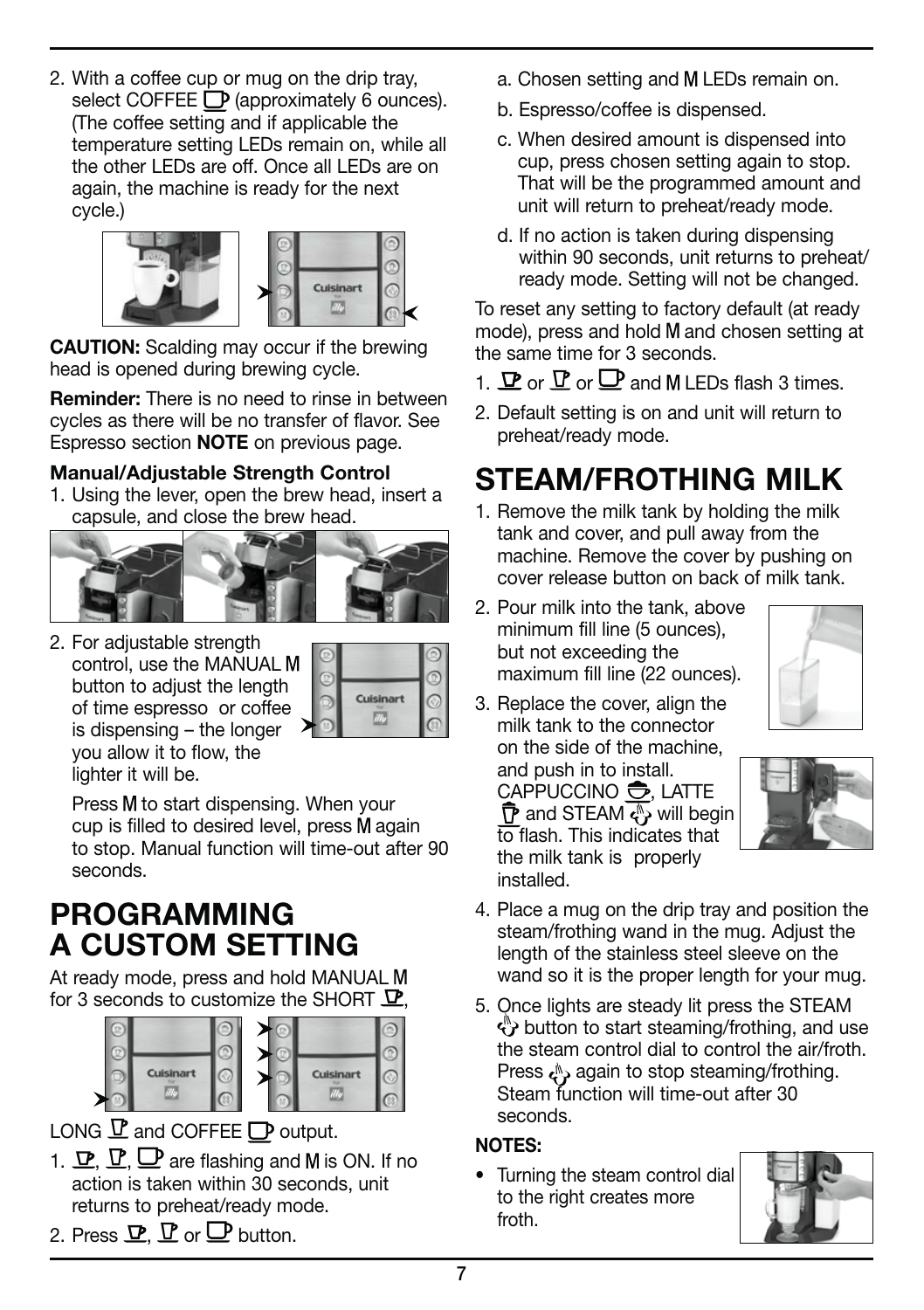#### **Cleaning the Housing**

Never immerse the machine in water or other

**8**

- To remove the steam/frothing wand, position it pointing straight down, then rotate counterclockwise and pull straight out. To replace, position steam/frothing wand pointing up and rotate clockwise.
- It is not recommended to leave milk unrefrigerated for longer than 1 hour. Be sure to clean the milk tank regularly. See Cleaning The Milk Tank on page 9.

### **CAPPUCCINO OR LATTE**

1. Using the lever, open the brew head, insert a capsule, and close the brew head.



2. Be sure there is milk in the milk tank and tank is properly installed (see Steam/Frothing section).



- 3. Place a cup on the drip tray, and position the steam/frothing wand in the cup.
- 4. Use the steam control dial on the milk tank cover to select the amount of air/ froth you want.

**NOTE:** It is recommended to use more froth  $\psi$  for

cappuccino and latte. If you prefer less froth, use the  $\overline{A}$  setting on the dial.

- 5. Press either the CAPPUCCINO  $\bigoplus$  or LATTE  $\bar{\mathbf{P}}$  button.
- 6. The frothed milk will be dispensed into the

cup, followed by Cuisinart's patented Burst of Steam feature that quickly cleans the steam/ frothing wand. Espresso



is then immediately dispensed.

#### **Tips for creating a perfect froth:**

Milk frothing is the steaming of milk. The steam does two things; it heats milk and it mixes in air to form a foamy texture. As with anything, perfecting the art of milk texturing takes practice, but the results are well worth it! Use cold, refrigerated milk in the milk tank. Any

type of milk may be used, but for best results, skim is recommended. Keep in mind that the milk volume will increase during frothing, so use a large enough cup.

**NOTE:** If the milk tank is not installed or placed in the unit correctly, the CAPPUCCINO  $\bigoplus$ , LATTE  $\widehat{\mathbb{P}}$ , and STEAM  $\zeta$ . LEDs will not light. Only lit LEDs are available functions.

### **TEMPERATURE CONTROLS**

Extra-Hot  $88$  is the default setting. If hot is desired, press and hold the  $\frac{1}{6}$  button for 3 seconds to allow the temperature to decrease. The flashing light will turn off when it has reached the lower temperature.

## **ENERGY SAVER MODE**

After 30 minutes of non-use the espresso machine will automatically switch to sleep mode and all the control lights will be dimmed by about 50%. When any button is pressed, the espresso machine will return to preheat mode and all the lights will flash. The machine is ready to operate when all the lights are steady again.

## **AUTO-OFF MODE**

Following the 30-minute Energy Saver cycle, if there is an additional 30 minutes of non-use, the espresso machine will turn off. Press the power button to turn on again.



### **CLEANING AND MAINTENANCE**

### **Cleaning Used Capsule Container**

Container holds approximately 10 capsules and some residual liquid after brewing. Be sure to empty the container of any used capsules periodically. The container is top-shelf dishwasher safe and may also be cleaned with warm soapy water.

#### **Cleaning External Parts**

We recommend regular cleaning of the espresso maker's external components.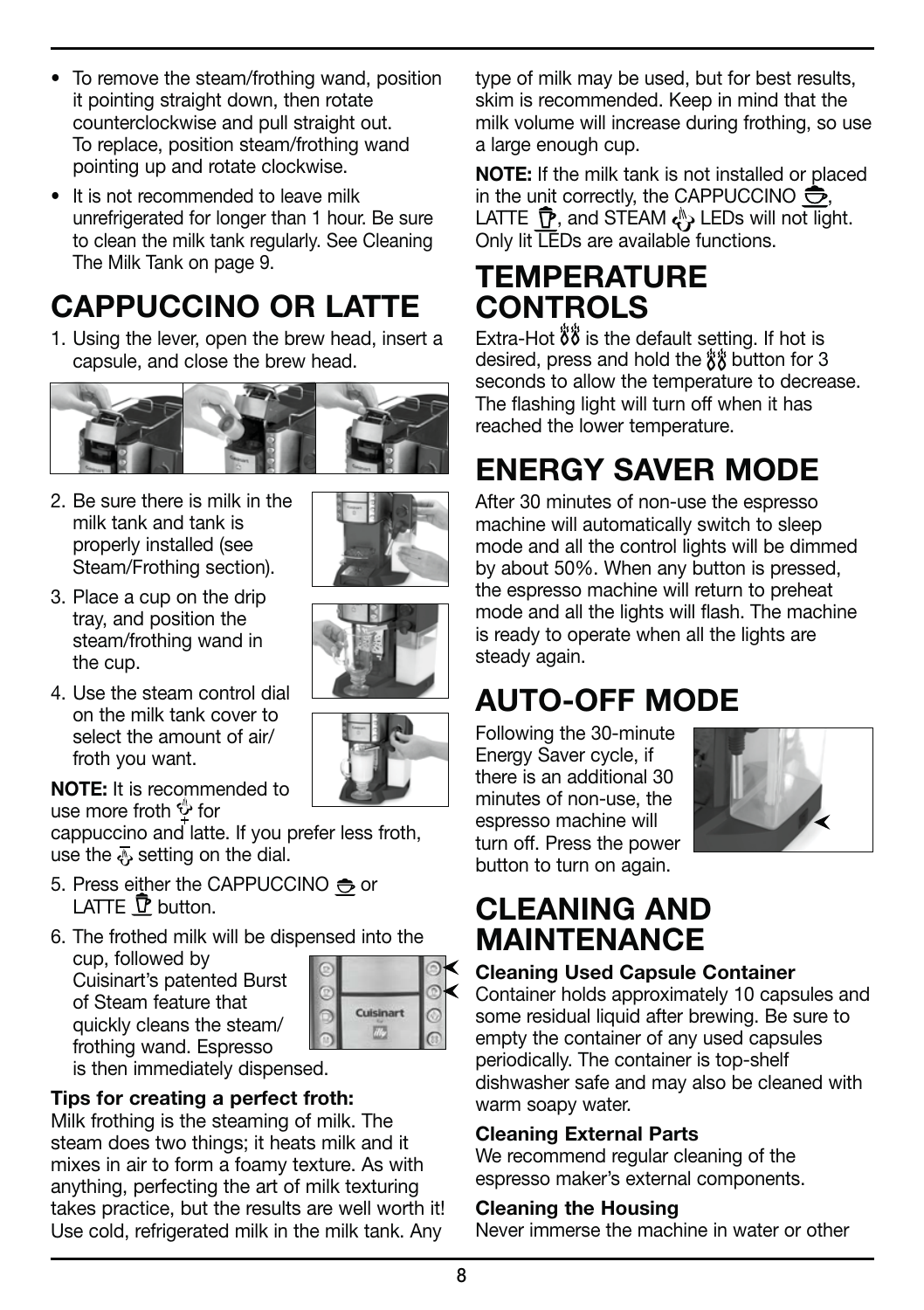liquids. The housing may be cleaned with a soapy, damp, non-abrasive cloth.

#### **Cleaning the Drip Tray**

To remove the drip tray, simply slide it toward you, keeping it level at all times in order to prevent spills. The drip tray and drip tray plate are top-shelf dishwasher safe. It may also be cleaned with a soapy, damp, non-abrasive cloth. Do not clean drip tray with cleansers, steel wool pads or other abrasive materials.

#### **Cleaning the Water Reservoir**

Water reservoir is top-shelf dishwasher safe. It is normal over time for discoloration, spotting or staining to appear in the water reservoir. This will vary depending on the mineral content of the bottled or filtered water used, but will not affect the operation of the machine. However, be sure to clean the water reservoir regularly to minimize buildup.

#### **Cleaning the Milk Tank**

Remove the milk tank by holding the tank and cover and pulling them away from the machine. Remove the cover and any excess milk, then pour water into the tank. Replace the cover, align the milk tank to the connector on the side of the machine, and push to install. Place a cup on the drip tray and position the steam/frothing wand in the cup. Adjust the length of the stainless steel sleeve on the wand so it is the proper length for your cup. Press the STEAM  $\leftarrow$  button to start steaming water through the tank and wand to clean. Press the STEAM  $\left\langle \cdot \right\rangle$  button again to stop steaming before your cup is full.

Follow by disassembling all of the removable

parts, and wash by hand or place in the dishwasher. Run water



through all the internal channels for thorough cleaning. To remove the steam/frothing wand, position it pointing straight down, then rotate counterclockwise and pull straight out. To replace, position steam/frothing wand pointing up and rotate clockwise. To remove milk tube, gently pull away from cover. To replace, fasten short part of tube to clear stem and fasten long part of tube to

black stem. To remove the steam control dial, turn the dial left to the lowest setting  $(\sqrt[n]{\phi})$  and pull the knob straight out. To replace, position the dial at the lowest setting and push in. **Note:** For optimal cleaning we recommend that you periodically disassemble all removable parts, place them in warm soapy water and soak for at least 15 minutes. Rinse well, dry and assemble the parts as per above instructions.

#### **Decalcification**

Mineral content in water varies from place to place. Depending on the mineral content of the water in your area, calcium deposits or scale may build up in your machine. Though scale is non-toxic, it can hinder performance. Descaling the machine will help maintain the heating element and other parts that come into contact with water. For optimal performance, descale your machine every 3 to 6 months. It is possible with heavy use and/or hard water for calcium to build up faster, making it necessary to de-scale more often. Some indications that it is time to decalcify may be longer brewing times, excessive steaming, lower coffee temperatures and brews less than a full cup. If you

experience any of these, decalcify immediately. If you do not experience any of the above, the unit will notify you when it is time to decalcify by flashing the



STEAM  $\overset{\circ}{\leftarrow}$  and TEMPERATURE  $\overset{\circ}{\leftarrow} \overset{\circ}{\mathcal{B}}$  LEDs quickly for 10 seconds after preheat/ready mode. This will happen every time you turn on the unit or wake up the unit from sleep mode until you decalcify. **Note:** The unit can still be used until you decalcify.

#### **To begin, you will need the following:**

6 ounces distilled white vinegar

6 ounces water

2 large (12 ounces) ceramic mugs or containers (do not use paper cups)

#### **Step 1: Vinegar Rinse**

 $\cdot$  Fill water reservoir with 6 ounces of water and 6 ounces of white vinegar and replace.



- Remove milk tank and replace with cleaning tool. **DO NOT DECALCIFY WITH MILK TANK IN PLACE.**
- Place one ceramic mug or container below the cleaning tool and one on the drip tray.
- Lift brew head lever to make sure there is no capsule inside.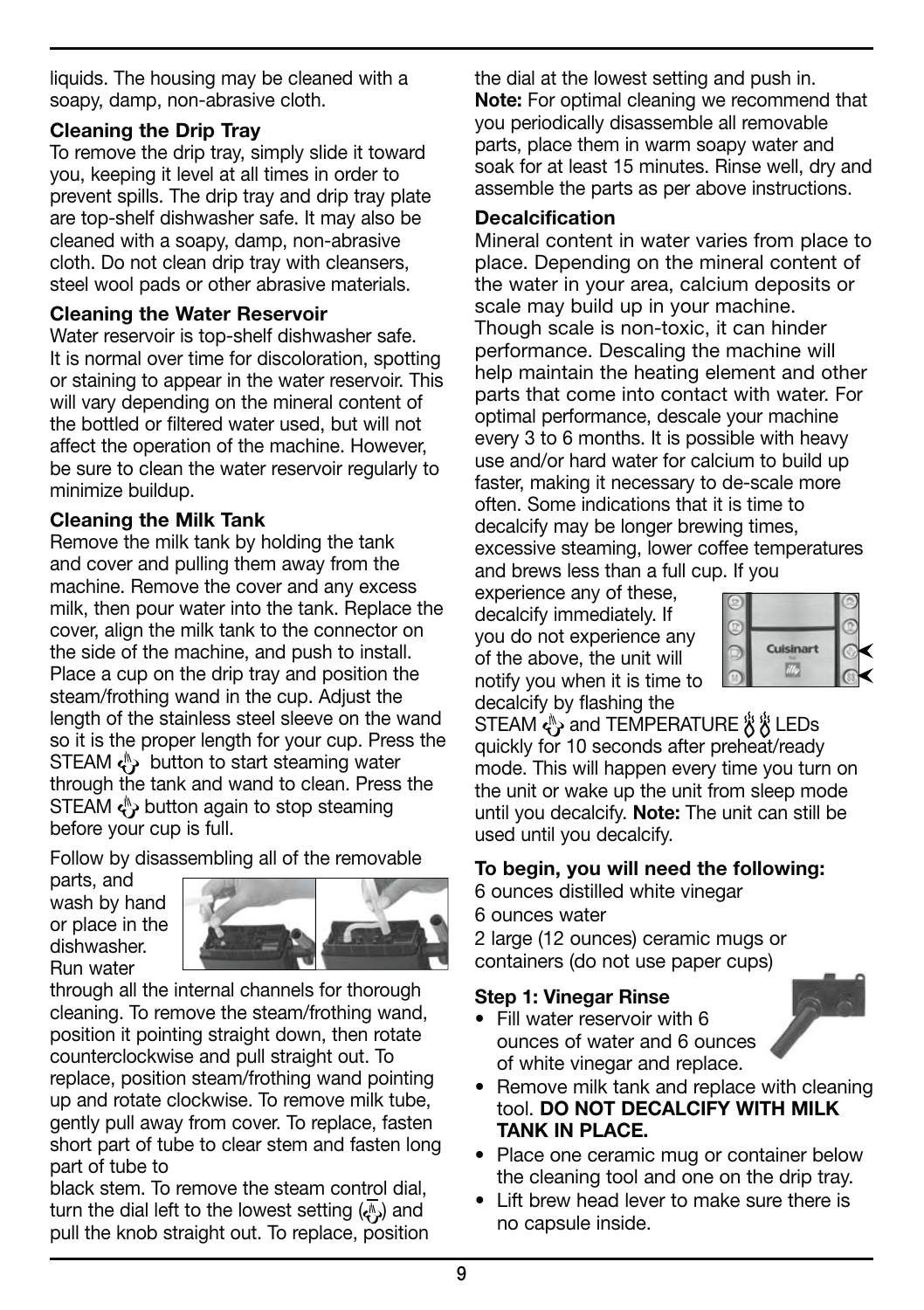- Close the brew head and press and hold the STEAM < and TEMPERATURE %% buttons for 3 seconds. The STEAM  $\ddot{a}$  and TEMPERATURE  $\frac{1}{2}$  & LEDs will flash during this phase of cleaning which takes approximately 10–15 minutes. When complete, the STEAM  $\overset{\text{\tiny{(1)}}}{\leftarrow}$  and TEMPERATURE  $\frac{16}{5}$  LEDs will hold steady.
- Discard the contents of the containers.

#### **Step 2: Fresh Water Rinse**

- Fill the water reservoir with clean, fresh water.
- Replace the two containers on the drip tray and below the cleaning tool.
- Press the MANUAL M button and the unit will dispense water for approximately 90 seconds.
- Press the STEAM  $\overset{\text{{\tiny (1)}}}{\leftarrow}$  button and the unit will dispense water for approximately 30 seconds.
- This will clean the machine's plumbing and remove any residual vinegar taste.
- The machine is now ready for normal use.

**Maintenance:** Any other servicing should be performed by an authorized service representative.

### **TROUBLESHOOTING**

#### **Problem: Machine does not have power. Solution:**

- Make sure the machine is securely plugged in.
- Reset your home's circuit breaker.
- Confirm the power has been turned on and the controls are illuminated.

#### **Problem: Machine will not brew. Solution:**

- Turn off and unplug the machine for 30 seconds or more. When you plug the machine back in, be sure to turn the power back on.
- Make sure there is water in the reservoir
- Make sure the reservoir is properly installed.
- Make sure brew head is completely closed.

#### **Problem: Chlorine or mineral taste in coffee.**

#### **Solution:**

• Consider using bottled or filtered water.

#### **Problem: Doesn't brew a full cup. Solution:**

- Turn off and unplug the machine for 30 seconds or more. When you plug the machine back in, be sure to turn the power back on.
- Decalcity the machine (reter to page 9).

#### **Problem: The used capsule will not fall into the capsule container.**

#### **Solution:**

• Check to see if the capsule container is full. Empty the capsule container and then try again. (You may need to manually remove the used capsule from the brew head.)

#### **Problem: I want to reset the espresso/ coffee programming.**

#### **Solution:**

• See page 7 for instructions.

#### **Problem: The control lights are not as bright as they were.**

#### **Solution:**

• The machine has an energy-saving feature that dims the lights and power by about 50% after 30 minutes of non-use. Restore full power by pressing any button.

#### **Problem: Machine turned off. Solution:**

• The machine's auto-off feature turns the unit off after 60 minutes of non-use.

#### **Problem: Espresso/coffee is too hot. Solution:**

• If hot is desired, press and hold the TEMPERATURE  $88$  button for 3 seconds to allow the temp to decrease. The flashing light will turn off when it has reached temp.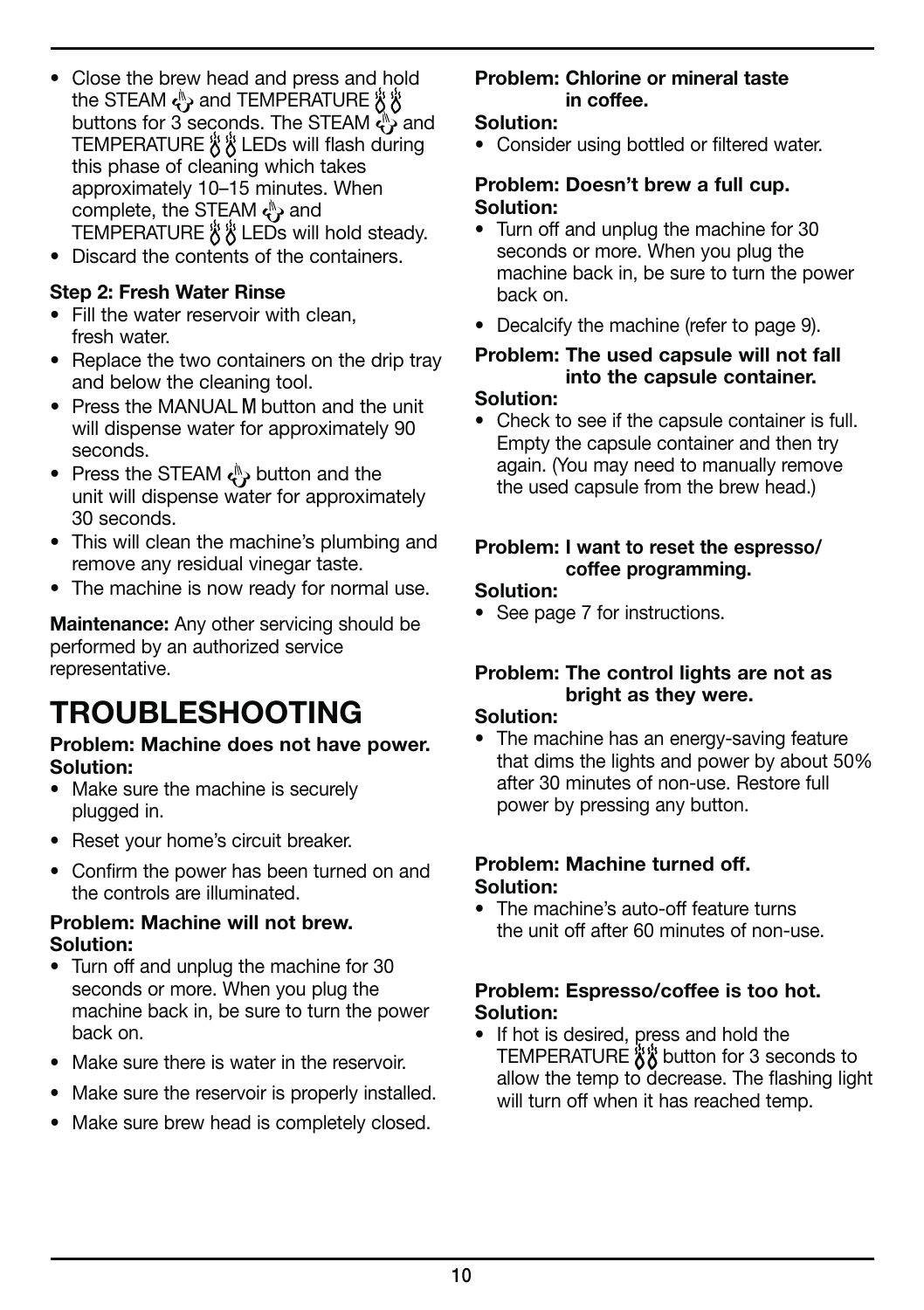#### **Problem: SHORT / LONG**  $\overline{Y}$ **COFFEE and MANUAL buttons flash.**



#### **Solution:**

• Refill the water reservoir or make sure it is properly engaged on the base.

#### **Problem: Excessive steam. Solution:**

- Turn off and unplug the machine for 30 seconds or more. When you plug the machine back in, be sure to turn the power back on.
- $\bullet$  Decalcify the machine (refer to page 9).

#### **Problem: Machine takes longer than normal to brew.**

#### **Solution:**

- Turn off and unplug the machine for 30 seconds or more. When you plug the machine back in, be sure to turn the power back on.
- $\bullet$  Decalcify the machine (refer to page 9).

#### **Problem: Coffee temperature is lower than normal.**

#### **Solution:**

- Turn off and unplug the machine for 30 seconds or more. When you plug the machine back in, be sure to turn the power back on.
- $\bullet$  Decalcify the machine (refer to page 9).

#### **Problem: CAPPUCCINO CZ/LATTE P STEAM**  $\overset{\mathbb{P}}{\mathcal{D}}$  buttons are **nonfunctional or off.**

#### **Solution:**

• Install or properly engage the milk tank.

#### **Problem: While using STEAM**  $\overset{\wedge}{\mathbf{V}}$  **setting: steaming stopped before pushing button.**

#### **Solution:**

• There is a safety auto shut-off switch to stop steaming after 30 seconds. Press steam again for additional cycle, if necessary.

#### **Problem: No milk is dispensing when**  using STEAM  $\leftrightarrow$  / **CAPPUCCINO O / LATTE P buttons, or froth quality is poor.**

#### **Solution:**

• Make sure tubing is installed correctly (see cleaning instructions page 9).

#### **Problem: SHORT**  $\mathbf{P}/$ **LONG**  $\mathbf{P}$  **buttons flash quickly; all buttons are non-functional.**

#### **Solution:**

• Indicates the coffee boiler detects high temperature. Unplug the unit, and let it cool down for approximately 10 minutes.



#### **Problem: CAPPUCCINO +/LATTE D buttons flash quickly; or all buttons are non-functional.**

#### **Solution:**

• The steam boiler detects high temperature. Unplug the unit and let it cool down for approximately 10 minutes.



### **Problem: STEAM**  $\langle \cdot \rangle$  **and**

**TEMPERATURE 88** buttons flash **quickly for 10 seconds after preheat/ready mode.**

#### **Solution:**

Indicates that the unit needs to be decalcified. Please follow decalcification procedure on page 9.

 **NOTE:** The unit can still be used until you decalcify.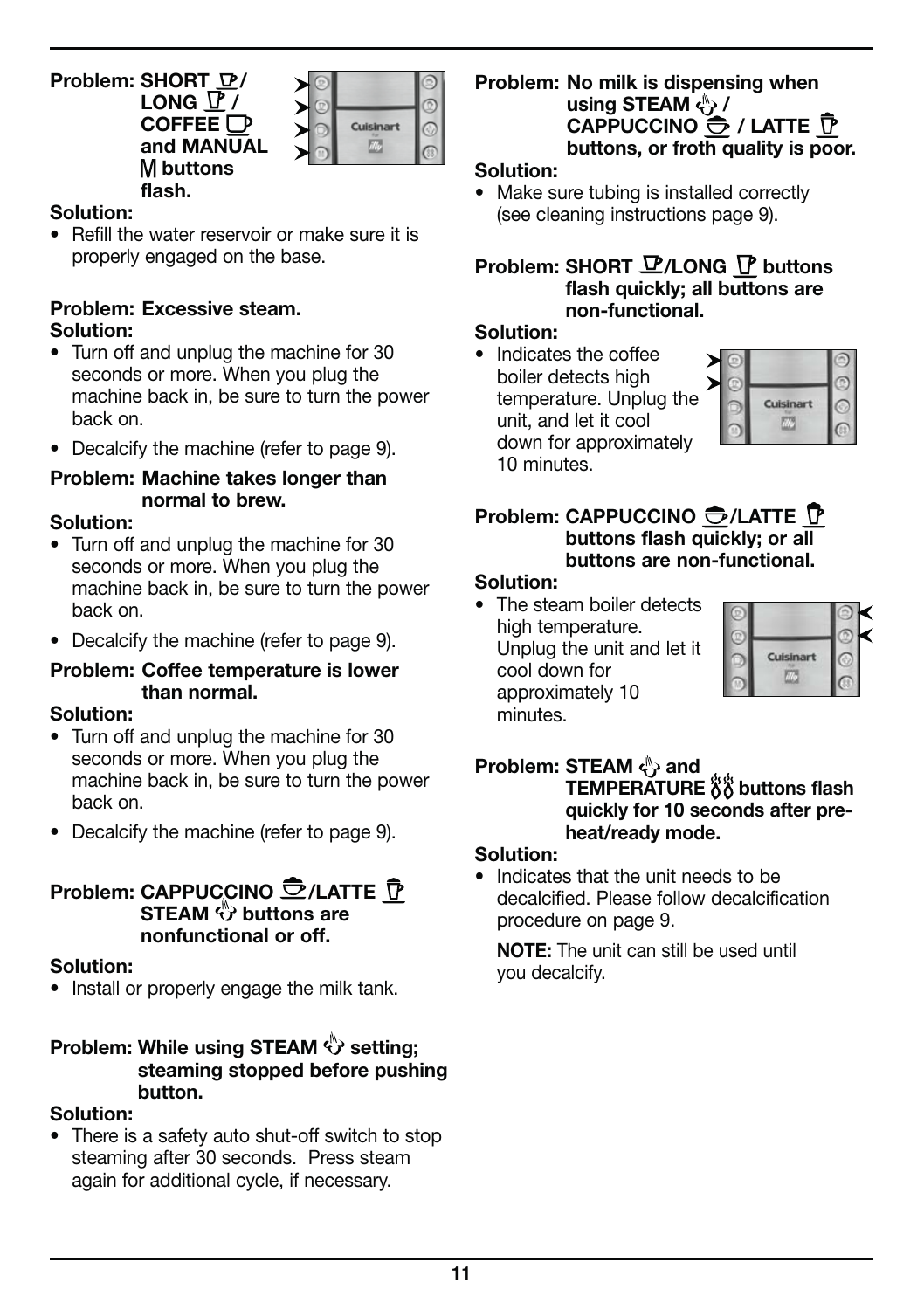### **RECIPES**

| Coffee with Steamed Milk 12        |  |
|------------------------------------|--|
|                                    |  |
|                                    |  |
|                                    |  |
|                                    |  |
|                                    |  |
|                                    |  |
|                                    |  |
|                                    |  |
|                                    |  |
|                                    |  |
|                                    |  |
|                                    |  |
|                                    |  |
|                                    |  |
| Ham Steak with Red-Eye Gravy17     |  |
| Espresso-Marinated Flank Steak  17 |  |
|                                    |  |

### **Espresso Macchiato**

A simple spot of foam makes this drink a classic. Makes 1 serving

- **½ cup skim milk**
- **1 illy® iperEspresso® espresso capsule**
- 1. Pour the milk into the milk tank. Put an espresso cup on the espresso cup tray and place a separate cup under the steam/frothing wand.
- 2. Adjust the steam control dial to the highest setting and press the STEAM  $\langle \rangle$ button. Press  $\zeta$  again once an inch or two of foam has filled the cup, to stop the process.
- 3. Using the lever, open the brew head, insert the capsule and close the brew head. Press SHORT  $\mathbf \nabla$  to start the brewing process.
- 4. Using a large spoon, place one tablespoon of the frothed milk on top of the espresso.
- 5. Serve immediately.

### **Espresso Breve**

American version of a latte – substituting half & half for milk.

Makes 1 serving

- **½ cup half & half**
- **1 illy® iperEspresso® espresso capsule**
- 1. Pour the half & half into the milk tank. Place a mug on the latte/cappuccino/ coffee tray and place a cup under the steam/frothing wand.
- 3. Adjust the steam control dial to the lowest setting and press the STEAM  $\overset{\text{{\tiny (h)}}}{\leftrightarrow}$  button. Press  $\langle \rangle$  again once half of the cream has been extracted, to stop the process.
- 4. Using the lever, open the brew head, insert the capsule and close the brew head. Press the SHORT  $\mathbf P$  button to start the brewing process.
- 5. Pour the cream into the espresso and serve immediately.

### **Coffee with Steamed Milk**

What a perfect way to start your morning!

Makes 1 serving

- **1 cup whole milk**
- **1 illy® iperEspresso® coffee capsule**
- 1. Pour the milk into the milk tank.
- 2. Place mug on the latte/cappuccino/coffee or travel mug tray and position the steam/ frothing wand over the mug.
- 3. Using the lever, open the brew head, insert the capsule, close the brew head. Adjust the steam control dial to the lowest setting and press the STEAM  $\langle \psi \rangle$  button.
- 4. When milk steaming/frothing stops, press  $C$ OFFEE $D$  button.
- 5. When brewing process is completed, stir lightly and serve immediately.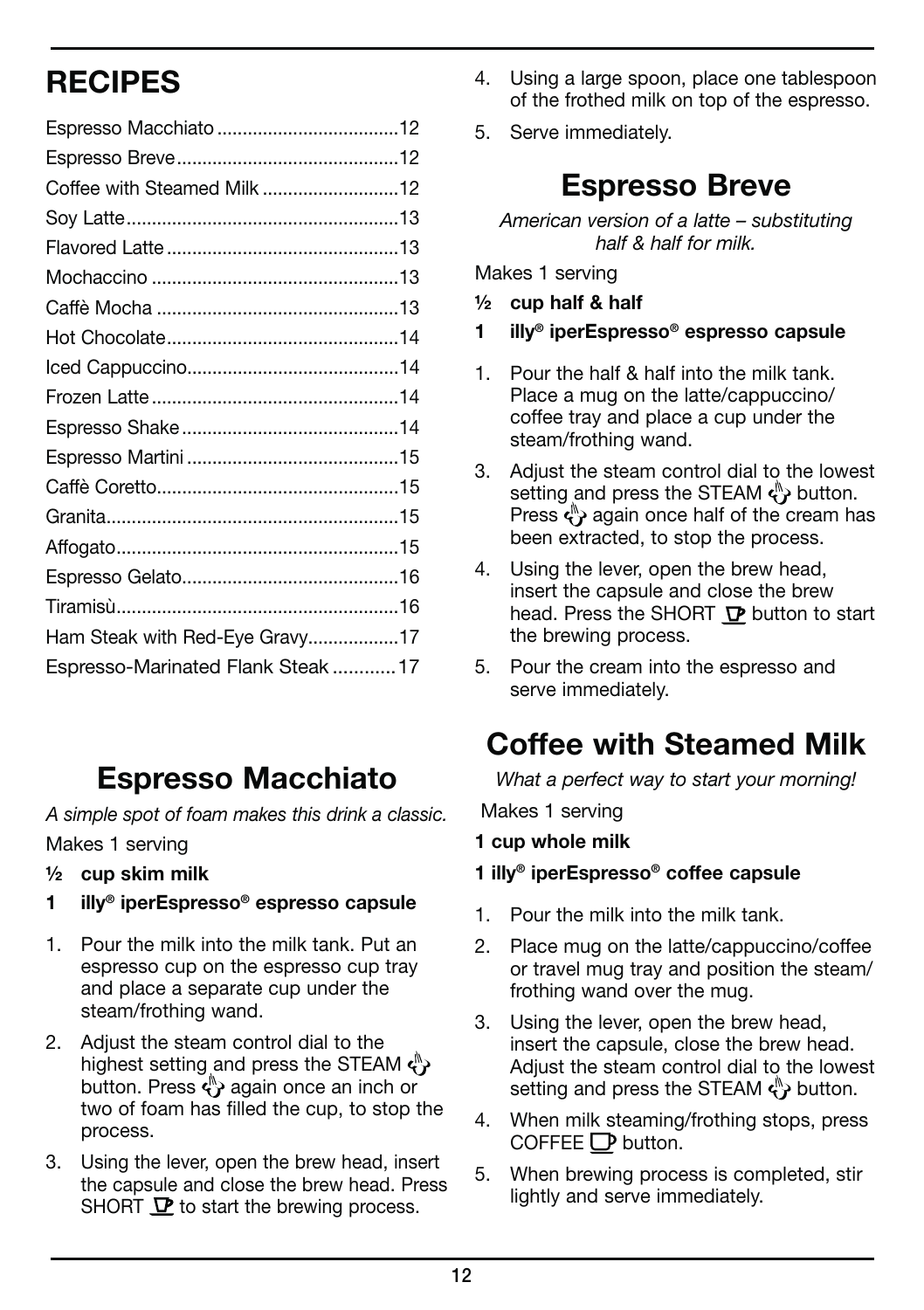Note: If less milk is desired, press the STEAM  $\langle \cdot \rangle$  button during the steaming cycle to stop the process.

For a true Café Au Lait, use a 16 oz. or bigger mug, and run the steam cycle twice before brewing coffee.

### **Soy Latte**

This non-dairy beverage provides a delicious drink.

Makes 1 serving

- **½ cup soy milk**
- **1 illy® iperEspresso® espresso capsule**
- 1. Pour the milk into the milk tank. Put mug on the latte/cappuccino/coffee tray and position the steam/frothing wand over the mug.
- 2. Using the lever, open the brew head, insert the capsule and close the brew head. Adjust the steam control dial to the middle to highest setting and press the LATTE  $\bar{\mathbf{P}}$  button.
- 3. Serve immediately.

### **Flavored Latte**

Any type of flavored syrup can be used in this recipe.

Makes 1 serving

- **½ cup skim milk**
- **1 tablespoon flavored syrup**
- **1 illy® iperEspresso® espresso capsule**
- 1. Pour the milk into the milk tank. Put the syrup into a mug and place on the latte/ cappuccino/coffee tray and position the steam/frothing wand over the mug.
- 2. Using the lever, open the brew head, insert the capsule and close the brew head. Adjust the steam control dial to the middle to highest setting and press the LATTE  $\overline{\mathbf{P}}$  button.
- 3. Stir lightly and serve immediately.

### **Mochaccino**

Chocolate cappuccino – what could be better?

Makes 1 serving

- **½ cup skim milk**
- **2 tablespoons chocolate syrup**
- **1 illy® iperEspresso® espresso capsule**
- **1 teaspoon shaved bittersweet chocolate or unsweetened cocoa powder (for garnish)**
- 1. Pour the milk into the milk tank. Swirl half of the chocolate syrup around the inside of a mug and place on the latte/ cappuccino/coffee tray with the steam/ frothing wand positioned over the mug.
- 2. Using the lever, open the brew head, insert the capsule and close the brew head. Adjust the steam control dial to the highest setting and press the CAPPUCCINO  $\bigoplus$  button.
- 3. When brewing process is complete stir in remaining chocolate syrup and sprinkle the chocolate or cocoa on top before serving.

### **Caffè Mocha**

This ultra-rich drink makes a perfect ending to any special meal.

Makes 1 serving

- **½ cup skim milk**
- **1 illy® iperEspresso® espresso capsule**
- **1 tablespoon chocolate syrup**
- **2 tablespoons whipped cream**
- **1 teaspoon shaved bittersweet chocolate or unsweetened cocoa powder (for garnish)**
- 1. Pour the milk into the milk tank. Place a mug on the latte/cappuccino/coffee tray with the steam/frothing wand positioned over the mug.
- 2. Using the lever, open the brew head, insert the capsule and close the brew head. Adjust the steam control dial to the highest setting and press the CAPPUCCINO button.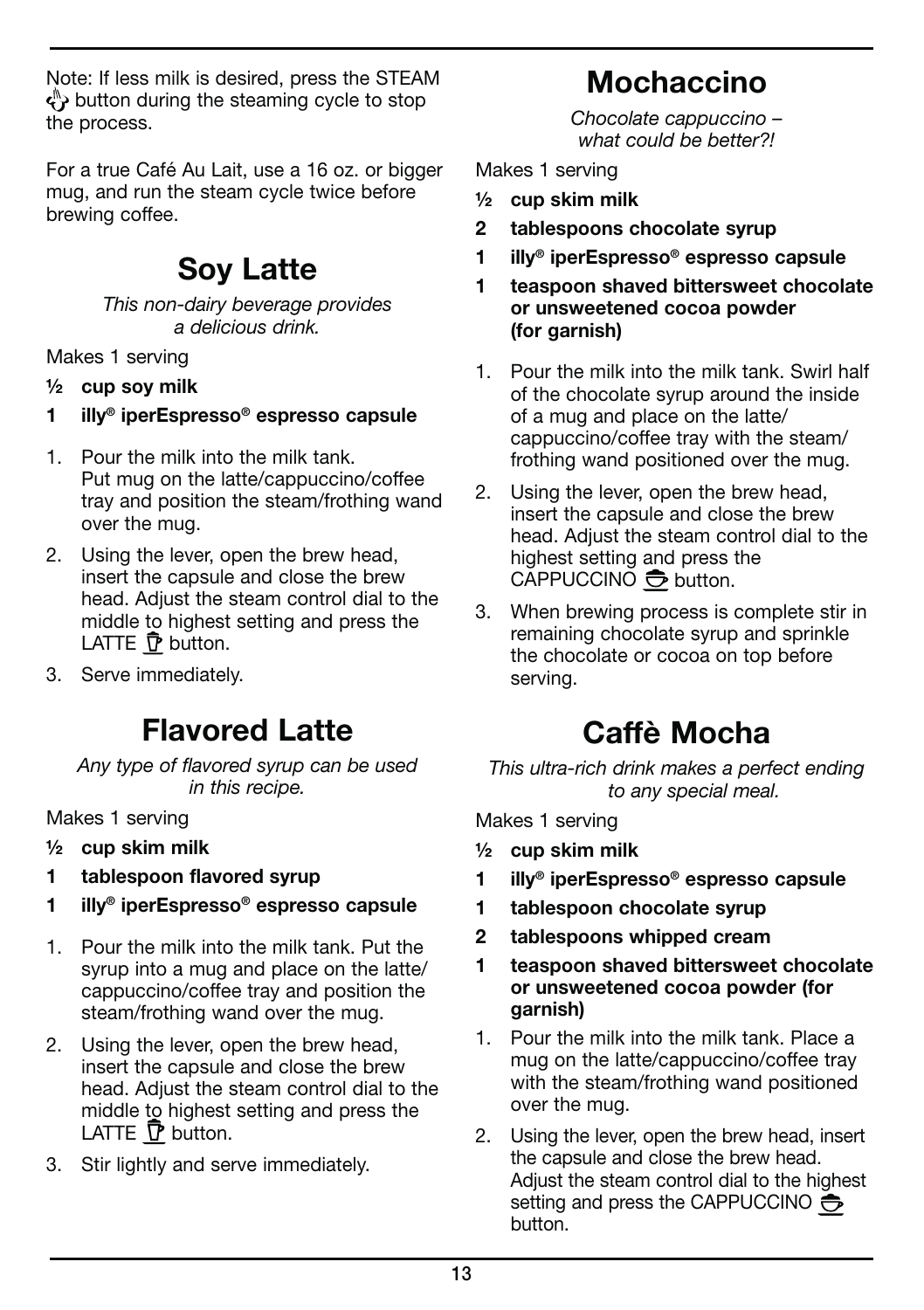3. When brewing process is complete stir in the chocolate syrup and then top with the whipped cream and chocolate or cocoa before serving.

### **Hot Chocolate**

Why wait for the snow? Hot chocolate in an instant is perfect anytime.

Makes 1 serving

**½ cup whole milk**

#### **1½ tablespoons chocolate syrup**

- 1. Pour the milk into the milk tank. Put the syrup into a mug and place on the latte/ cappuccino/coffee tray and position the steam/frothing wand over the mug.
- 2. Adjust the steam control dial to the lowest to medium setting and press the STEAM  $\langle \rangle$  button to start steaming.
- 3. Press STEAM  $\overset{\text{\tiny{th}}}{\left\langle \mathbf{y} \right\rangle}$  again once mug has filled with milk. Stir well and serve immediately.

### **Iced Cappuccino**

Brew your iced cappuccino to go all in one cup.

Makes 1 serving

- **½ cup skim milk**
- **4 ice cubes**
- **1 ⁄3 cup whole milk\***
- **1 illy® iperEspresso® espresso capsule**
- 1. Pour the skim milk into the milk tank.
- 2. Put the ice cubes and whole milk into a tall glass and place in the travel mug tray. Position the steam/frothing wand over the glass.
- 3. Using the lever, open the brew head, insert the capsule and close the brew head. Adjust the steam control dial to the highest setting and press the CAPPUCCINO  $\bigoplus$  button.
- 4. When brewing process is complete, stir and serve immediately.

\*Skim milk can be used; however, we like the extra richness the whole milk provides for this icy treat.

### **Frozen Latte**

You will never need to go out for coffee when you can make these delectable treats at home.

Makes 2½ cups

- **½ cup skim milk**
- **2 illy® iperEspresso® Lungo espresso capsules**
- **2 tablespoons granulated sugar**
- **6 heavy-cream ice cubes\***
- **6 ice cubes**
- 1. Pour the skim milk into the milk tank. Place a mug on the latte/cappuccino/ coffee tray with the steam/frothing wand positioned over the mug.
- 2. Using the lever, open the brew head, insert the capsule and close the brew head. Adjust the steam control dial to the middle to highest setting and press the LONG  $\nabla$  button.
- 3. When the brewing process is complete, place a new capsule in the brew head and press the LATTE  $\bar{\mathbf{P}}$  button. Stir sugar in to dissolve and cool to at least room temperature.
- 4. Put beverage, heavy cream and regular ice cubes, into a Cuisinart® blender jar. Cover and blend on highest speed until smooth, about 1 minute.
- 5. Serve immediately.

**Note**: For an iced mocha, add 2 tablespoons of chocolate syrup while blending.

\* For heavy cream ice cubes, pour heavycream into ice cube trays and freeze overnight.

### **Espresso Shake**

Thick and delicious!

Makes about 3 cups

- **1 cup brewed espresso, chilled**
- **2 cups coffee ice cream**
- 1. Put espresso and ice cream into a Cuisinart® blender jar.
- 2. Cover and blend on lowest speed until smooth, about 1 minute.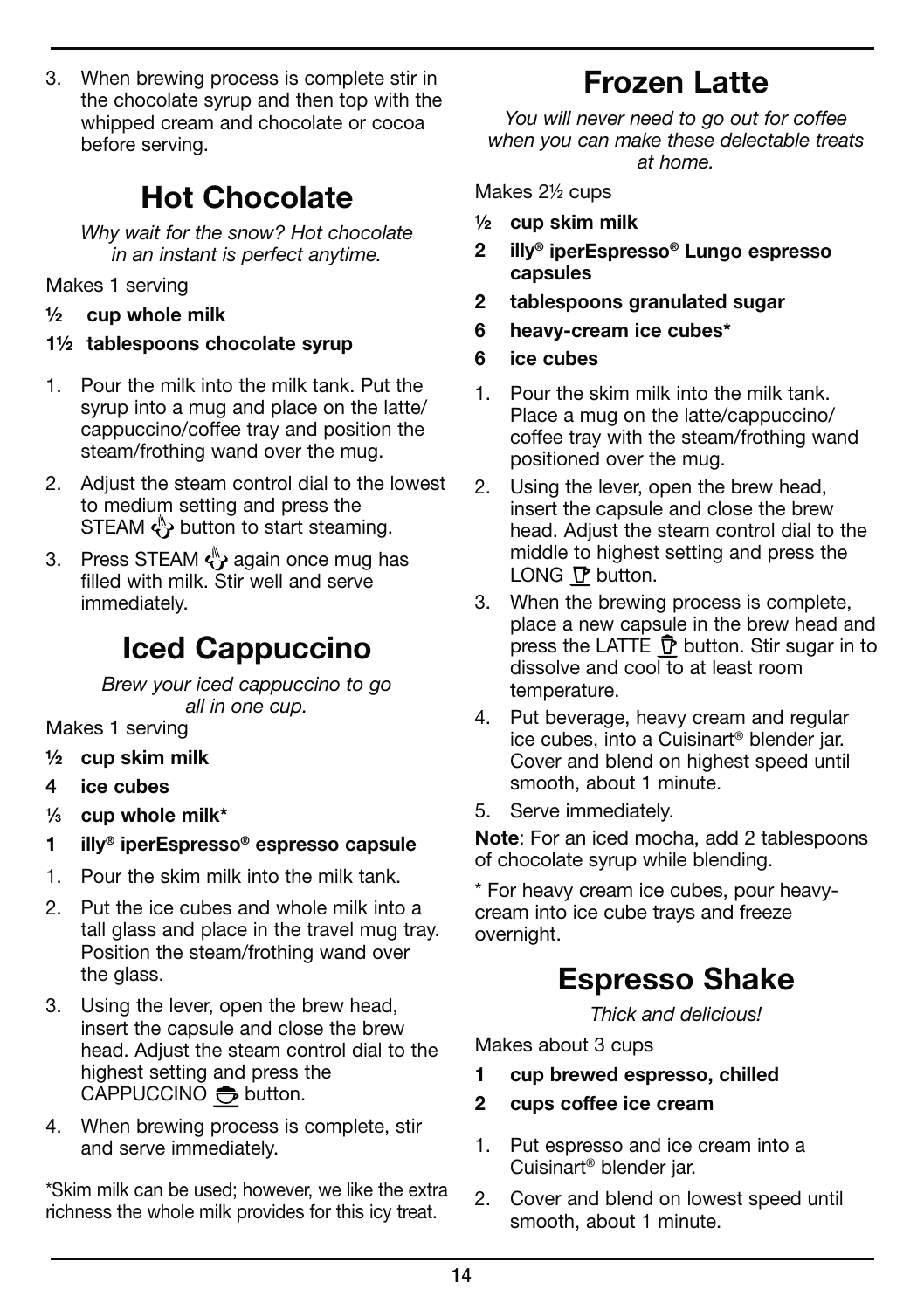### **Espresso Martini**

A delicious cocktail that packs a punch. Makes 1½ cups, about three ½-cup servings

- **10 ice cubes**
- **½ cup vodka**
- **½ cup brewed espresso, chilled**
- **4 tablespoons rum-and-coffee liqueur Espresso beans for garnish**
- 1. Put the ice cubes, vodka, espresso and rum-and-coffee liqueur into a cocktail shaker. Shake really well until fully mixed and chilled.
- 2. Pour equally into 3 martini glasses.
- 3. Add an espresso bean or two to each glass for garnish and serve immediately.

**Note:** For a sweeter martini, add a swirl of chocolate syrup to each glass.

### **Caffè Coretto**

The perfect closer.

Makes 1 serving

- **1 illy® iperEspresso® Lungo espresso capsule**
- **1 ounce sambuca**
- 1. Put a small espresso cup on the espresso cup tray.
- 2. Using the lever, open the brew head, insert the capsule, close the brew head and press the LONG  $\mathbb P$ . Pour the sambuca into a brandy snifter.
- 3. Serve both espresso and sambuca together. Pour espresso into sambuca before drinking.

**Granita** A light and simple dessert.

Makes 4 servings

- **4 illy® iperEspresso® Lungo espresso capsules**
- **2 tablespoons granulated sugar**
- **1 cup whipped cream**
- **1 teaspoon shaved bittersweet or semisweet chocolate for garnish**
- 1. Place a tall 16-ounce glass on the latte/ cappuccino/coffee or travel cup tray. Using the lever, open the brew head, insert the capsule and close the brew head. Press the LONG  $\nabla$  button to fill the cup (about ½ cup). Continue with remaining capsules.
- 2. Stir sugar into the hot espresso to dissolve and pour mixture into a freezer-safe container. Leave to cool to room temperature.
- 3. Once cool, cover with plastic wrap and place in the freezer. Every hour, for about 5 hours total, scrape the mixture with a fork to allow crystals to form.
- 4. To serve, layer equal amounts of granita and whipped cream in a parfait glass. Garnish with shaved chocolate.

### **Affogato**

Dessert for two. Scoop your ice cream in advance and save in the freezer until ready to serve.

Makes 2 servings

- **2 scoops vanilla ice cream**
- **2 illy® iperEspresso® espresso capsules**
- 1. Scoop ice cream into two individual bowls. Place an espresso cup on the espresso cup tray. Have an additional espresso cup ready.
- 2. Using the lever, open the brew head, insert the capsule, close the brew head and press the SHORT  $\nabla$  button.
- 3. Once brewing process is complete, repeat and pour each espresso over the ice cream and serve immediately.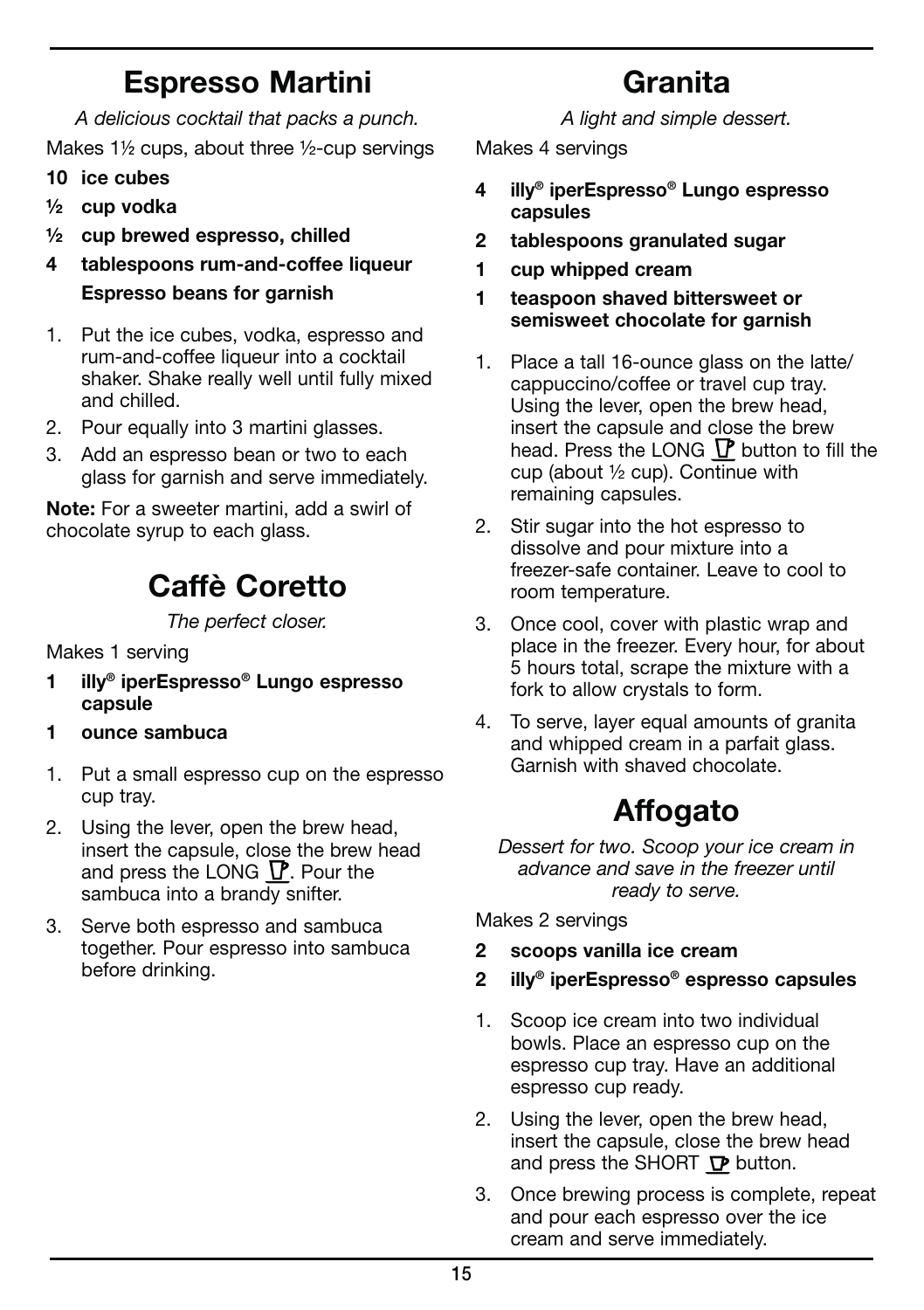### **Espresso Gelato**

For an extra jolt, add some dark chocolate-covered espresso beans toward the end of freezing.

Makes about 4 cups (eight ½-cup servings)

- **1 cup heavy cream**
- **2 cups whole milk, divided**
- **1 cup brewed espresso**
- **1 cup granulated sugar**
- **2 tablespoons cornstarch Pinch sea or kosher salt**
- **1 tablespoon liquid pectin**
- 1. In a medium saucepan, combine cream and 1½ cups of the milk. Set over medium/medium-low heat and bring to a simmer.
- 2. While cream/milk mixture is heating, put the remaining milk, espresso, sugar, cornstarch and salt into a small/medium mixing bowl. Whisk to combine.
- 3. Once milk/cream mixture comes to a simmer, add the milk/sugar mixture and stir until fully combined. While still set over medium/medium-low heat, stir continuously until mixture boils and thickens so that it can coat the back of a spoon (this will take about 15 minutes, depending on the stove being used).
- 4. Remove pan from heat, stir in pectin, strain and cool to room temperature. Cover and refrigerate overnight.
- 5. Whisk mixture together again before pouring into the ice cream maker. Pour the mixture into the mixing bowl of the Cuisinart® Ice Cream Maker. Mix until thickened, about 30 minutes. The gelato will have a soft, creamy texture. If a firmer consistency is desired, transfer to an airtight container and place in freezer for about 2 hours. Remove from freezer about 15 minutes before serving.

## **Tiramisù**

A simple variation of the Italian classic.

Makes 9 servings

- **1 container (8 ounces) mascarpone cheese, room temperature**
- **1 cup chilled heavy cream**
- **¼ cup plus 2 tablespoons confectioners' sugar**
- **2 tablespoons, plus 1 teaspoon dark rum, divided**
- **1½ cups brewed espresso, cooled**
- **28 Savoiardi (crisp Italian ladyfingers)**
- **¼ cup unsweetened cocoa powder, for garnish**
- 1. Beat the mascarpone in a medium bowl using a Cuisinart® hand mixer until lightened and slightly whipped. In another bowl, whip the heavy cream to soft peaks, adding the confectioners' sugar a little at a time while whipping. Add 1 teaspoon of the rum and whip briefly to incorporate. Gently fold the whipped cream into the mascarpone, one-third at a time, until completely incorporated.
- 2. In a shallow bowl, mix the espresso with the remaining 2 tablespoons of rum. Working with one ladyfinger at a time, dip the cookie into the espresso, soaking each side for a few seconds, and transfer to 9-inch square baking pan or dish. Repeat with 13 more of the ladyfingers, arranging in the bottom of the dish to cover the entire surface. It should be a tight fit.
- 3. Evenly spread half of the mascarpone cream over the ladyfingers, covering the entire surface. Dip the remaining ladyfingers and arrange over the cream. Spread an even laver of the remaining mascarpone mixture on top. Cover with plastic wrap and chill for at least 6 hours.
- 4. Before serving, pour the cocoa powder into a small strainer and dust over the top of the tiramisù.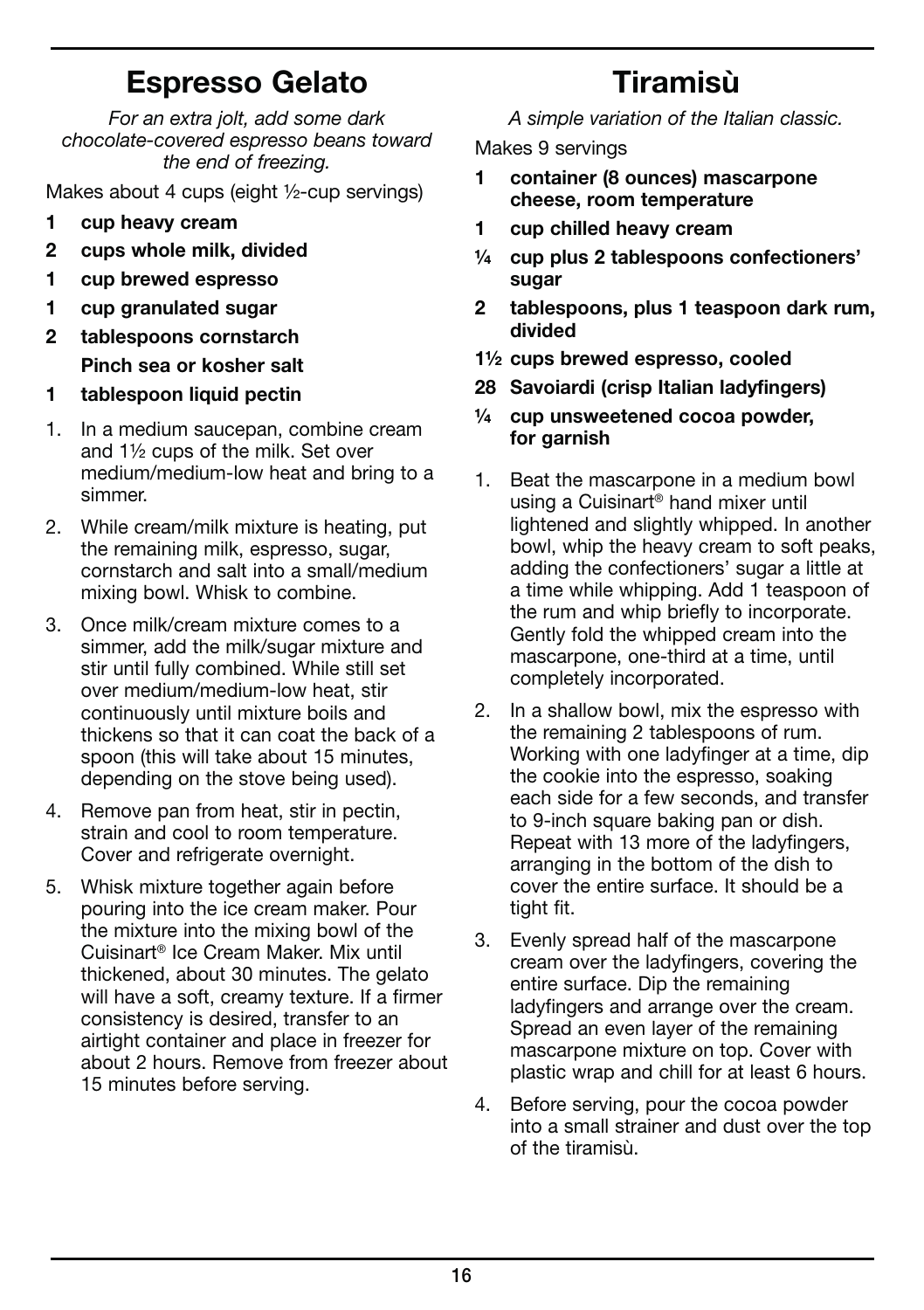### **Ham Steak with Red-Eye Gravy**

A twist on the Southern breakfast staple. Serve alongside biscuits and grits.

Makes 2 servings

- **1 teaspoon oil**
- **1 7-ounce smoked ham steak, ¼-inch thick**
- **½ cup brewed espresso**
- **1 teaspoon granulated sugar**
- **1 tablespoon unsalted butter, chilled**
- 1. Put the oil into a 10-inch skillet over medium-high heat. Once the oil is hot and shimmers, add the ham steak. Cook until browned, about 5 to 6 minutes per side. Remove ham to a plate and set aside.
- 2. Add the coffee to the skillet and stir with a wooden spoon, scraping up any bits on the bottom of the pan. Stir in the sugar to dissolve. Simmer the coffee until it has reduced by about one-third to one-half. Right before taking the pan off the heat, swirl in the butter until incorporated. Remove the pan from the heat.
- 3. Slice the steak in half and spoon gravy over the top or serve on the side.

### **Espresso-Marinated Flank Steak**

Espresso becomes the star in this easy-to-prepare marinade.

Makes 4 servings

- **1 cup brewed espresso, cooled**
- **2 tablespoons molasses**
- **2 tablespoons lemon juice**
- **1 tablespoon apple cider vinegar**
- **¼ teaspoon ground black pepper**
- **¼ teaspoon crushed red pepper**
- **1 pound flank steak**
- **1 teaspoon kosher salt**
- 1. Whisk together the espresso, molasses, lemon juice, apple cider vinegar and both peppers in a bowl. Add the flank steak and make sure it is submerged in the marinade. Refrigerate overnight.
- 2. Preheat a Cuisinart<sup>®</sup> Griddler fitted with grill plates in the open position to Sear. When grill is ready, remove as much excess marinade as possible from the meat and season with the salt. Grill about 5 to 6 minutes per side for medium rare.
- 3. Let steak rest for 5 minutes before slicing and serving.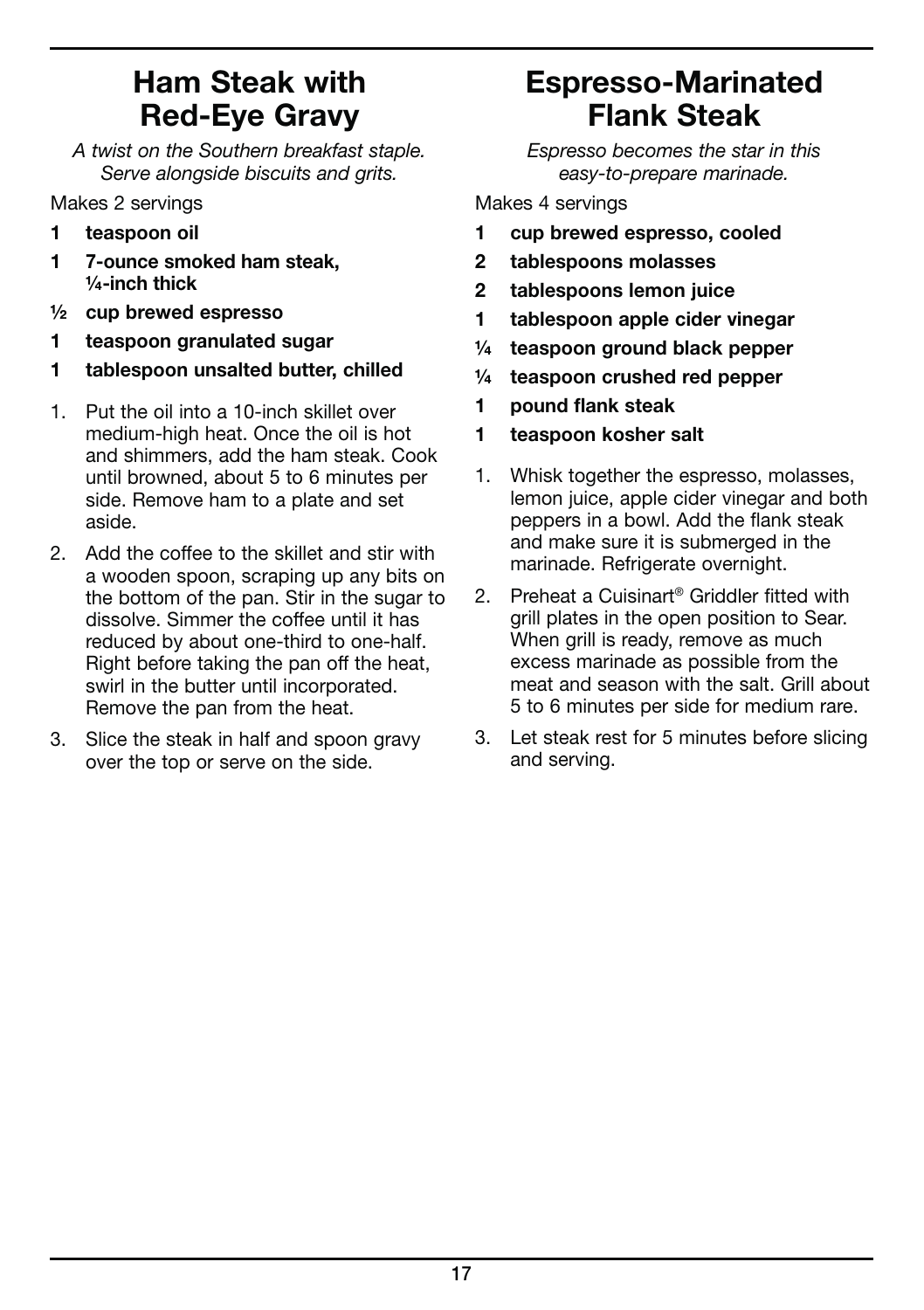### **FULL TWO-YEAR WARRANTY**

This warranty is available for U.S. customers only. You are a consumer if you own a Cuisinart<sup>®</sup> Buona Tazza® Superautomatic Single Serve Espresso, Caffè Latte, Cappuccino & Coffee Machine that was purchased at retail for personal, family or household use. Except as otherwise required under applicable law, this warranty is not available to retailers or other commercial purchasers or owners. We warrant that your Cuisinart<sup>®</sup> Buona Tazza® Superautomatic Single Serve Espresso, Caffè Latte, Cappuccino & Coffee Machine will be free of defects in materials and workmanship under normal home use for 2 years from the date of original purchase.

We recommend that you visit our website. **www.cuisinart.com** for a fast, efficient way to complete your product registration. However, product registration does not eliminate the need for the consumer to maintain the original proof of purchase in order to obtain the warranty benefits. In the event that you do not have proof of purchase date, the purchase date for purposes of this warranty will be the date of manufacture.

#### **California Residents Only**

California law provides that for In-Warranty Service, California residents have the option of returning a nonconforming product (A) to the store where it was purchased or (B) to another retail store that sells Cuisinart products of the same type. The retail store shall then, according to its preference, either repair the product, refer the consumer to an independent repair facility, replace the product, or refund the purchase price less the amount directly attributable to the consumer's prior usage of the product. If either of the above two options does not result in the appropriate relief to the consumer, the consumer may then take the product to an independent repair facility, if service or repair can be economically accomplished. Cuisinart and not the consumer will be responsible for the reasonable cost of such service, repair, replacement, or refund for nonconforming products under warranty. California residents may also, according to their preference, return nonconforming products directly to Cuisinart for repair or, if necessary, replacement by calling our Consumer Service Center toll-free at 1-800-726-0190. Cuisinart will be responsible for the cost of the repair, replacement, and shipping and handling for such nonconforming products under warranty.

#### **BEFORE RETURNING YOUR CUISINART PRODUCT**

If your Cuisinart® Buona Tazza® Superautomatic Single Serve Espresso, Caffè Latte, Cappuccino & Coffee Machine should prove to be defective within the warranty period, we will repair or, if we think necessary, replace it. To obtain warranty service, please call our Consumer Service Center toll-free at 1-800-726-0190 or write to: Cuisinart, 7475 North Glen Harbor Blvd., Glendale, AZ 85307. To facilitate the speed and accuracy of your return, enclose \$10.00 for shipping and handling. (California residents need only supply a proof of purchase and should call 1-800-726-0190 for shipping instructions.) Be sure to include your return address, phone number, description of the product's defect, product serial number, and any other information pertinent to the return. Please pay by check or money order. **NOTE:** For added protection and secure handling of any Cuisinart® product that is being returned, we recommend you use a traceable, insured delivery service. Cuisinart cannot be held responsible for in-transit damage or for packages that are not delivered to us. Lost and/or damaged products are not covered under warranty.

Your Cuisinart® Buona Tazza® Superautomatic Single Serve Espresso, Caffè Latte, Cappuccino & Coffee Machine has been manufactured to the strictest specifications and has been designed for use only in 120 volt outlets and only with authorized accessories and replacement parts. This warranty expressly excludes any defects or damages caused by attempted use of this unit with a converter, as well as use with accessories. replacement parts or repair service other than those authorized by Cuisinart. This warranty does not cover any damage caused by accident, misuse, shipment or other than ordinary household use. This warranty excludes all incidental or consequential damages. Some states do not allow the exclusion or limitation of these damages, so these exclusions may not apply to you. You may also have other rights, which vary from state to state.

**Important:** If the nonconforming product is to be serviced by someone other than Cuisinart's Authorized Service Center, please remind the servicer to call our Consumer Service Center at 1-800-726-0190 to ensure that the problem is properly diagnosed, the product is serviced with the correct parts, and to ensure that the product is still under warranty.